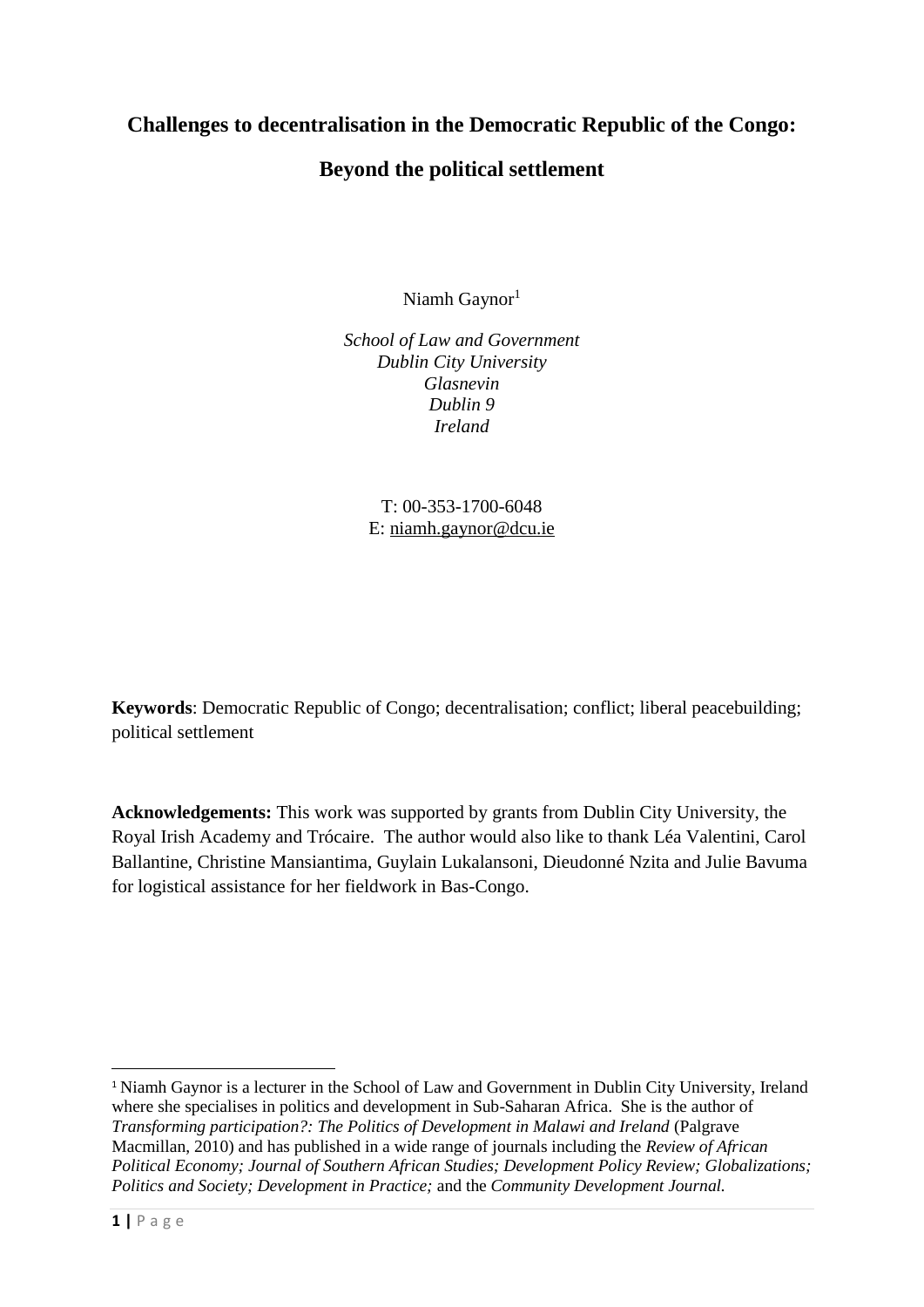# **Challenges to decentralisation in the Democratic Republic of the Congo: Beyond the political settlement**

#### **Abstract**

Decentralisation is increasingly seen as an important part of conflict resolution and peacebuilding strategies within fragile states where increased public accountability and participation help reduce horizontal inequalities and address local grievances. This view assumes a strong political element to decentralisation however. Drawing on fieldwork conducted in Kinshasa and in Bas-Congo, this article highlights three key sets of challenges to political decentralisation in the Democratic Republic of the Congo (DRC) which arise from its roots within the elite political settlement. A re-orientation in support is proposed providing for a deeper political decentralisation and a more inclusive political settlement.

#### **Introduction**

Widespread international support for decentralised governance since the late 1980s has resulted in its adoption in over 80 per cent of developing countries to date (Crawford and Hartmann, 2008). Perceived as offering a wide range of benefits – from increased efficiency and effectiveness of public service provision to increased state legitimacy, stability and support (Crook, 2003; Smoke, 2003; Devas and Delay, 2006) – decentralisation has also, more recently, come to be seen as an increasingly important part of conflict resolution and peacebuilding strategies within fragile states where its potential to transform politics and political relations may reduce horizontal inequalities and the causes of grievance (Cammack et al, 2006; DfID, 2006; Brinkerhoff, 2011; World Bank, 2011). Contributions at this level emphasise the political nature of decentralisation and highlight the key inter-related elements of downward accountability and citizen participation in decentralised structures and processes.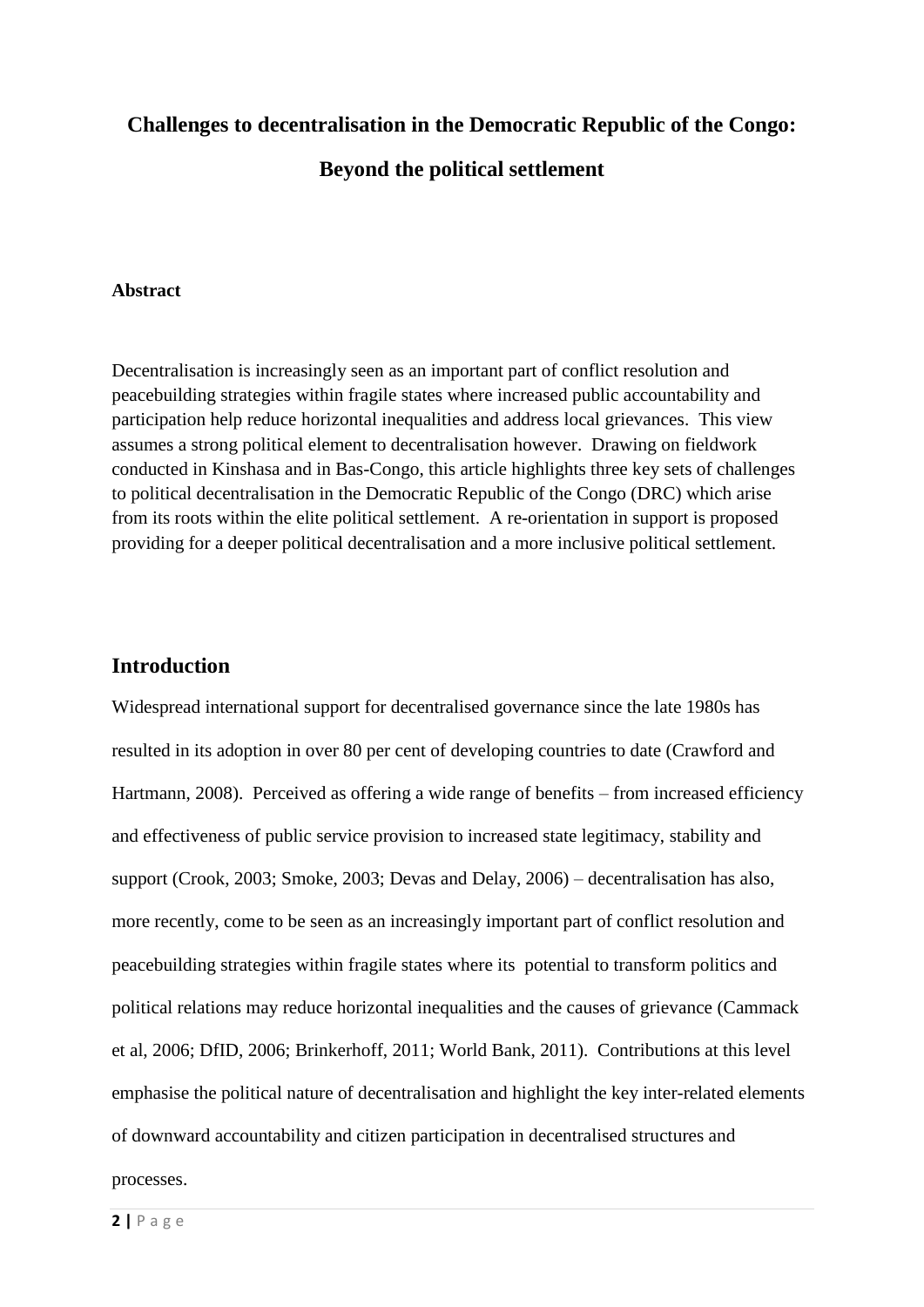The Democratic Republic of the Congo (DRC) is no exception to this trend. Adopted as part of the new Constitution in 2006, decentralisation has been hailed by international donors, local non-governmental organisations and academic commentators alike as offering the opportunity to democratise and transform politics, to reduce horizontal inequalities and to promote social cohesion and stability at local levels (UNDP, 2007; World Bank, 2007; Engelbert and Tull, 2008; Liègeois, 2009; Wedi Djamba, 2012**)**. Yet, progress in the DRC has been torturously slow. The territorial re-division of the country – planned to take place by 2009 – has not happened. Local elections have yet to take place. And the financial aspect of the decentralisation programme – retention of 40 per cent of revenue generated within each province – also remains stalled.

Examining the reasons for this apparent impasse, this article highlights three principle sets of challenges to the process – resistance from central authorities; weaknesses in the relevant legislation; and a lack of responsiveness to local priorities at provincial level. It argues that these challenges are due to decentralisation being rooted in the post-war elite political settlement of the early 2000s which privileged regional stability over political transformation. Consequently, decentralisation in the DRC is limited to territorial reform and therefore differs fundamentally from the more politically transformative forms reviewed in the literature and pursued in neighbouring states. Moving toward a more inclusive political settlement, a reorientation in donor support is proposed – thinking beyond elections as a means toward political transformation to more regularised fora of debate and exchange between citizens and their local authorities. Drawing on both documentary and field research conducted in 2013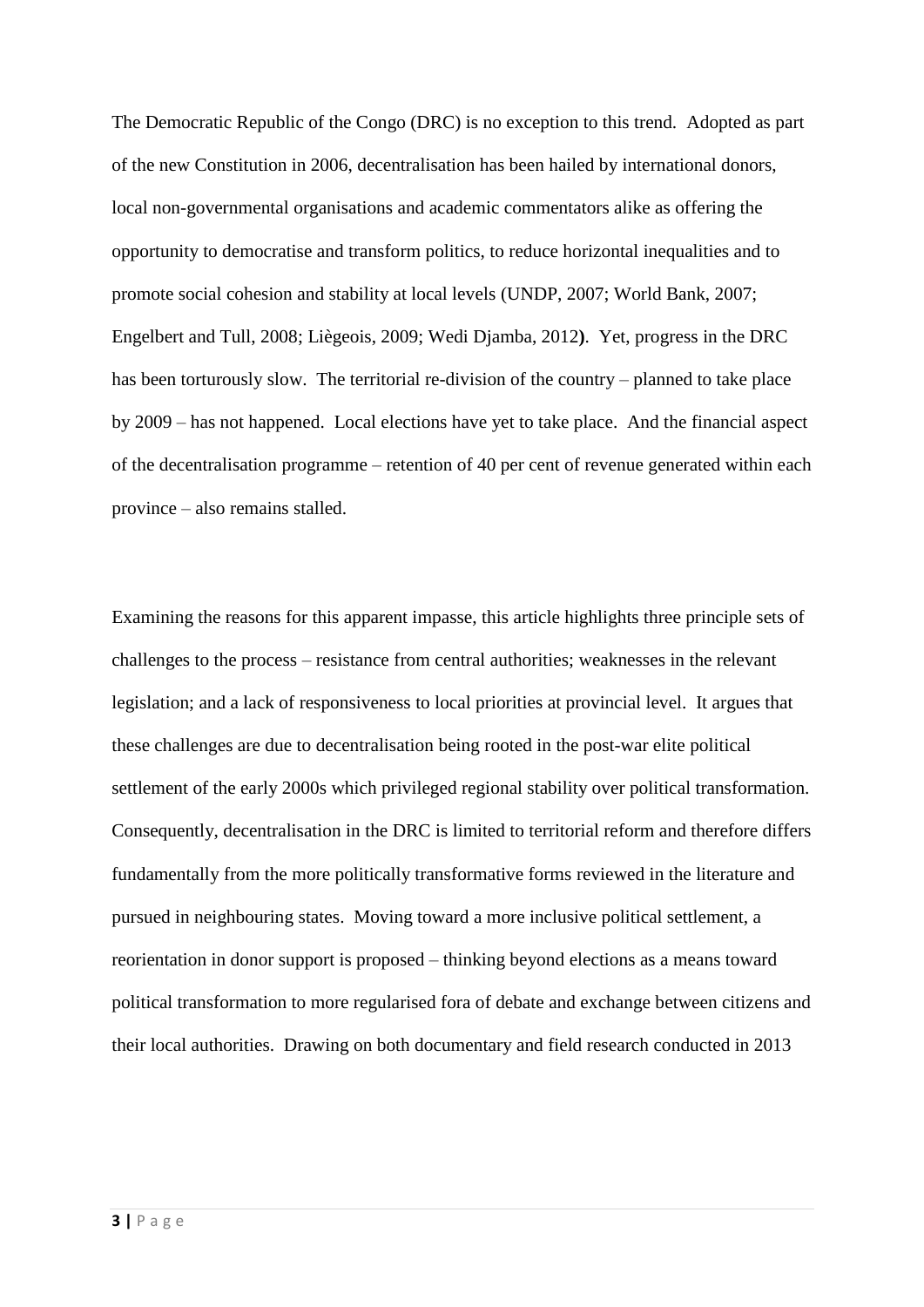and 2014 in the country's capital, Kinshasa and across 12 diverse sites in the resource-rich Bas-Congo province in the West of the country<sup>2</sup>, the argument is developed as follows.

The following section provides a brief account of the country's political history, providing an overview of the context into which decentralisation was introduced. This account draws on critiques of the liberal peacebuilding model promoted by international actors to highlight the manner in which it has increased the marginalisation, vulnerability and insecurity of the population. The specific obstacles to the roll-out of the process are presented in the third section and challenges at a national level are discussed. Section four turns to an analysis of the legislation and policy underpinning the decentralisation reforms and, comparing these with those in the neighbouring countries of Burundi and Rwanda where decentralisation has also been introduced as part of peacebuilding strategies, highlights the limited opportunities afforded by the Congolese process for political reform and transformation. The fifth section then turns to an analysis of the effectiveness of decentralisation in Bas-Congo province where findings reveal a lack of downward accountability and responsiveness toward citizens together with low levels of public trust in and high levels of animosity towards provincial authorities and politics more broadly. The article concludes with a discussion of the implications of the findings for international donors and supporters of the process.

 $\overline{\phantom{a}}$ 

<sup>&</sup>lt;sup>2</sup> Field research was conducted in 2013 and 2014 in the country's capital, Kinshasa and across 12 diverse sites (selected to reflect variety across urban and rural settings; socio-economic contexts; and levels of low-lying conflict) in the resource-rich Bas-Congo province in the West of the country. Research included semistructured interviews with eight national and provincial ministry officials, seven national and provincial nongovernmental organisation (NGO) representatives, and eight international donor representatives. In addition, research in Bas-Congo province included semi-structured interviews with 103 randomly selected residents (51 female; 52 male), 24 focus groups (12 female, 12 male, each with between 8-12 participants) and nine semistructured interviews with local authorities. Focus group and interview transcripts were coded following the fieldwork and the data was processed through SPSS to allow for some descriptive statistical analysis.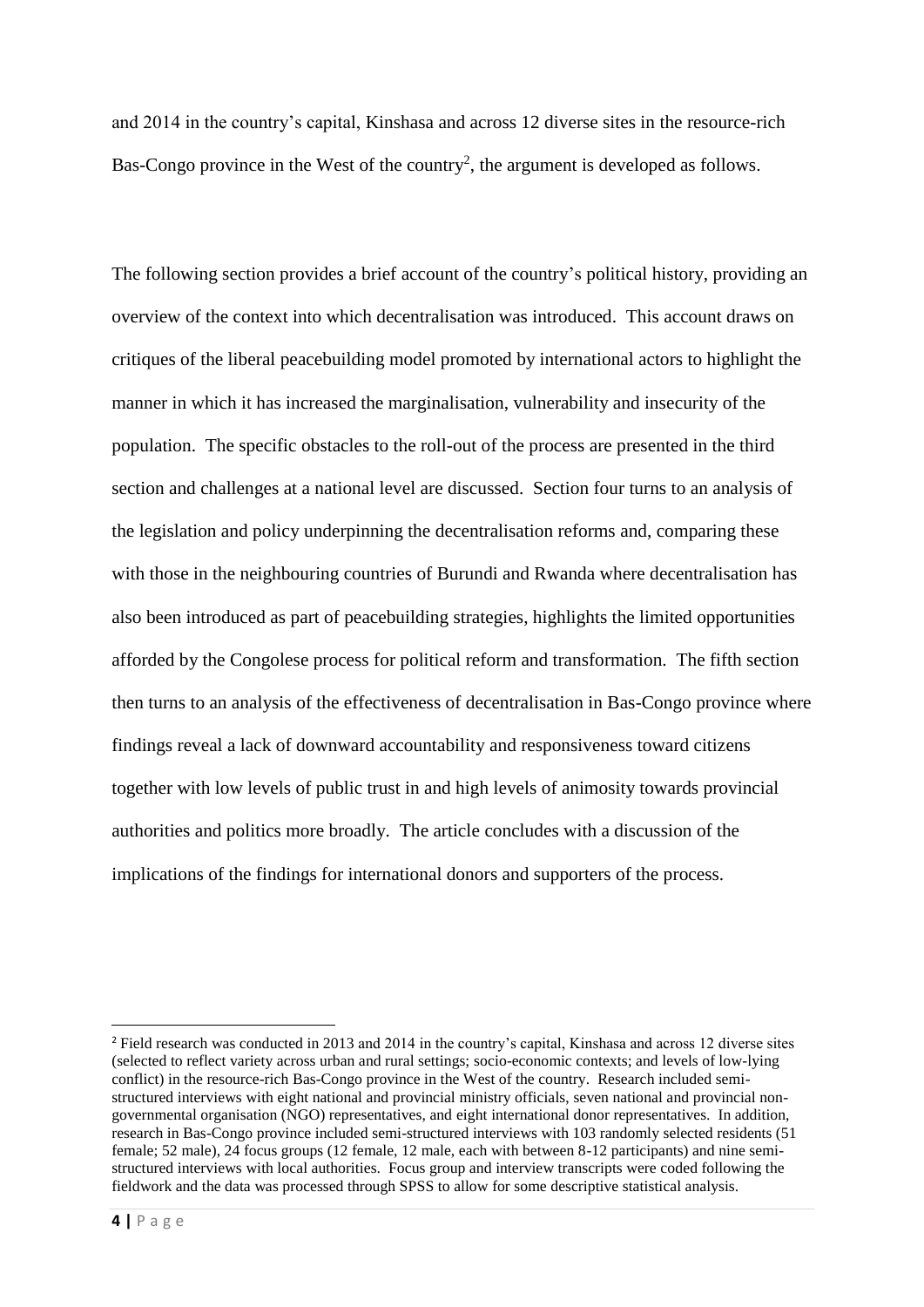#### **The role of decentralisation following 'Africa's world war'**

The so-called 'Congo wars' of the 1990s and their aftermath are widely regarded as some of the most complex and egregious conflicts of our time. Rooted in a violent international political economy of extraction and exploitation and involving eight foreign armies together with up to twenty local militia groups, the conflict has generated levels of suffering that are unparalleled in any recent war and have caused, directly and indirectly, the highest death toll of any conflict since World War  $II^3$ . Following a number of unsuccessful peace processes throughout the 1990s, in late 1999 the United Nations (UN) began to deploy a small observatory force – the UN Mission in Congo (MONUC) to oversee a cease-fire agreement signed by all warring parties some months previously. With the beginnings of an uneasy stability within the country and region more broadly<sup>4</sup>, the UN's peace keeping role grew considerably and its Congolese Mission, at \$8.7 billion, now represents the largest and most expensive operation in the UN's history (Englebert and Tull 2008; Eriksen 2009; Trefon 2013).The peacebuilding approach employed in the DRC mirrors the dominant model employed more widely with its emphasis on a political settlement involving powersharing among elites, the promotion of liberal democratic institutions, and security sector reform. A transitional government overseen by President Joseph Kabila and four Vice-Presidents representing the four principle warring factions was established in July 2003; a new Constitution was adopted in early 2006; elections for the national Presidency and for national and provincial assemblies took place in 2006 with national elections again taking place in 2011; and efforts have been made to integrate former armed combatants into the national army.

<sup>&</sup>lt;sup>3</sup> It is beyond the scope of this article to present an overview of the events and impacts of this conflict. For excellent, comprehensive and insightful overviews see Autesserre, (2010, Chpt 2) and Prunier (2011). <sup>4</sup> While some stability was restored in Kinshasa and other parts of the country, violence continued in the Eastern and North-Eastern provinces.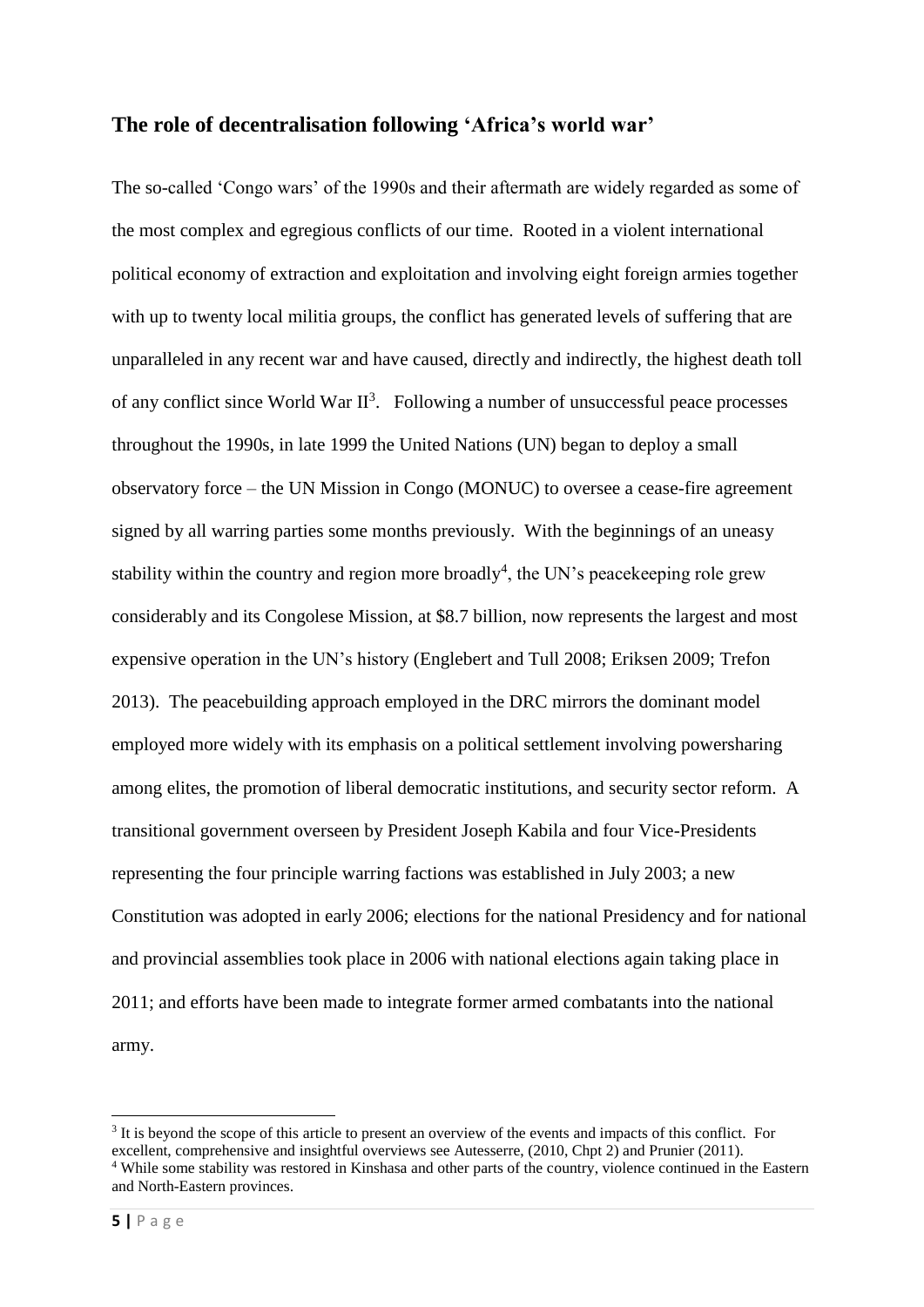Decentralisation also formed part of this peacebuilding programme. Enshrined within the new Constitution and further developed through legislation prepared in 2008, it provided for a new territorial division of the country (from the existing 11 provinces) into 25 provinces and the City of Kinshasa. The province was now to become a political and administrative component in its own right managed by local authorities. The provincial assembly was to become the legislative body, elected by direct universal suffrage for a 5-year term, and the provincial government the executive body. The Governor and Vice-Governor were to be elected for a 5-year term, renewable once by provincial members of parliament within or outside of the provincial assembly, and to be appointed by order of the national President. Forty per cent of all revenue generated within each province was to be retained within the provinces. Provinces were to be further divided into Decentralised Territorial Entities (ETDs) – to include cities, communes, sectors and traditional "*chefferies*" (chiefdoms). These were also to be governed by elected councils.

Thus, the decentralisation programme, conceived as part of a broader internationallysanctioned political settlement, provided for a re-distribution of power and resources across and within provinces. Yet, despite a number of key events aimed at advancing the process<sup>5</sup>, progress, as with the peacebuilding approach employed more broadly, has been torturously slow. Why so? The growing consensus on weaknesses within the broader peacebuilding approach within which decentralisation is embedded sheds some light on this question. Two

**<sup>.</sup>** <sup>5</sup> Generally driven by provincial authorities and/or international donor agencies, these have included the *Declaration of Matadi* in 2007 where provincial assembly members called for implementation of the 40% financial provision; a *National Forum* in 2007 bringing state, provincial, donor and civil society leaders together to agree the main steps in rolling out the process; adoption of the relevant legislative texts in 2008; the publication of a *Strategic Framework for the Implementation of Decentralisation* (CSMOD) in 2009; and a *National Forum on the Transfer of Competencies* in 2012 where agreement was reached on the transfer of competencies in four ministries – health, education, agriculture and the environment.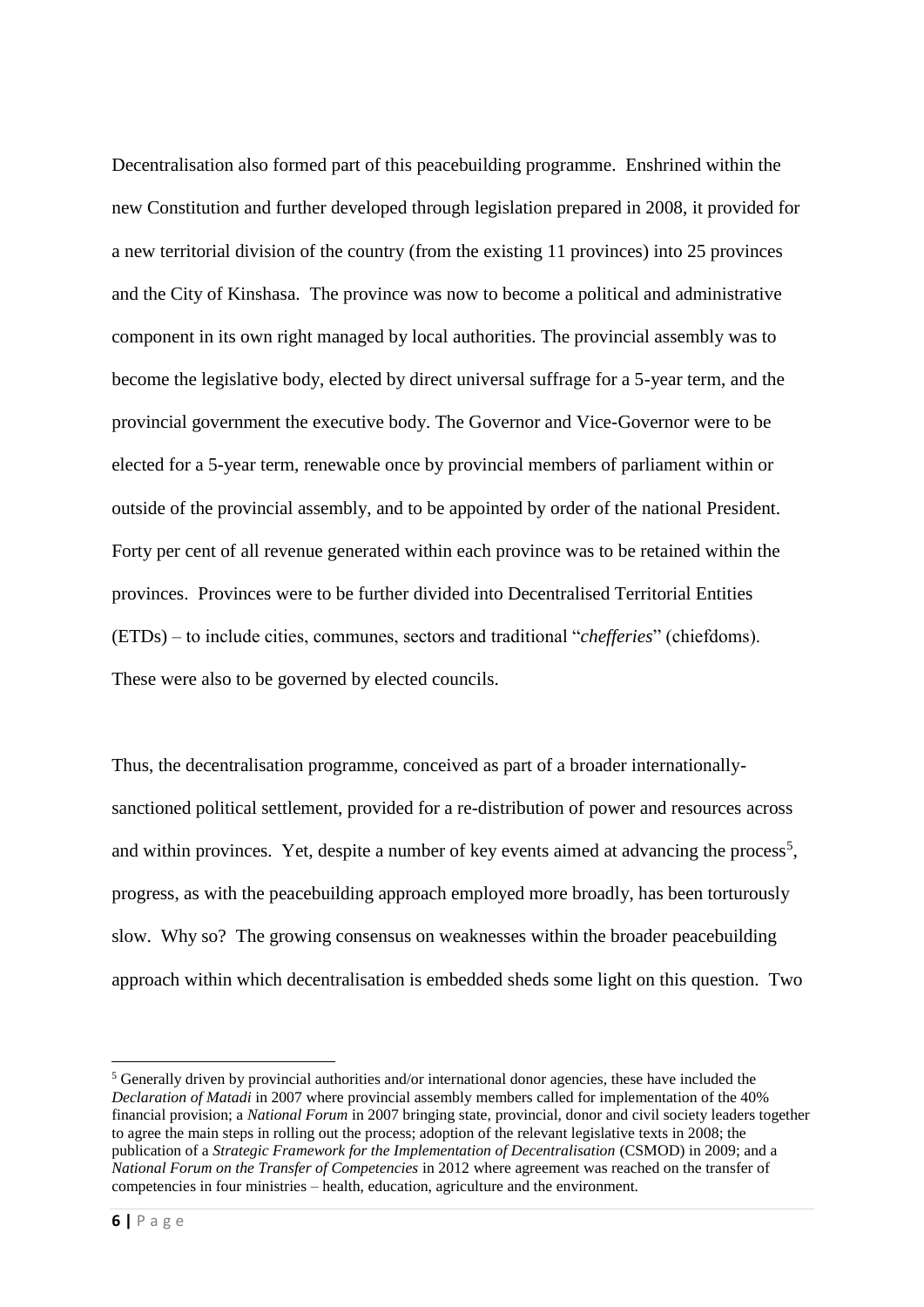key weaknesses have been identified in this regard. First, it is argued that the elite level focus of the peacebuilding approach – focused on obtaining an elite political settlement – has strengthened the power of rebels and combatants, thereby increasing the vulnerability and insecurity of the population (Engelbert and Tull 2008; Eriksen 2009; Marriage 2011). Second, it is argued that peacekeepers and peacebuilders, in focusing primarily on macrolevel structures and actors, have failed to address the local drivers and structural causes of conflict (Kisangani 2006, 2010; Engelbert and Tull 2008; Trefon 2011; Larmer et al 2013). These critiques are pertinent in relation to decentralisation where, as we will see, its key challenges arise from its roots in the elite macro-level political settlement and its attendant neglect and marginalisation of local communities. This is evident in the delays, obstructions and obfuscations surrounding the process; in the ambiguity and political weakness of policy and legislation underpinning it; and in the priorities of investment and activity at provincial level together with popular attitudes towards provincial and sub-provincial level leaders more broadly. We turn to the first of these issues below.

## **Challenging decentralisation: Resistance from the centre**

As one commentator notes<sup>6</sup>, there is a lot of talk but very little concrete action around decentralisation, with strong resistance in particular from authorities in Kinshasa.

*There are a lot of forums around decentralisation that say "yes, we want the process to move". But on the ground, in practice, it's not really moving. So there is this push from the Provinces but the centre is not really opening the doors. So this is where the agenda of decentralisation is really lost.*

<sup>6</sup> Interview, international donor agency representative, January 2013.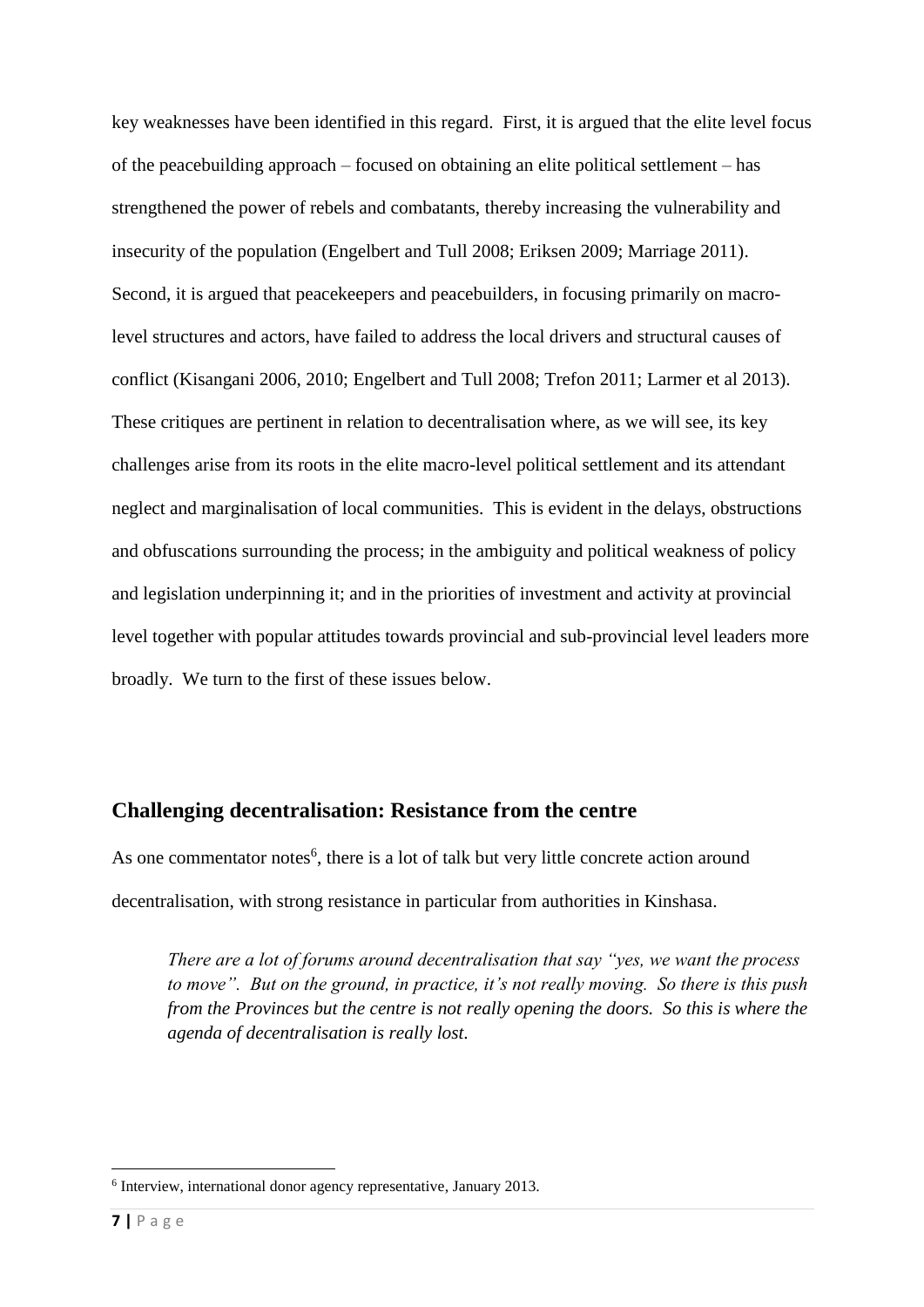There is widespread agreement among interviewees in both Kinshasa and Bas-Congo<sup>7</sup> that the key issue underpinning this resistance is access to and control of resources. From their side, central authorities in Kinshasa are said to maintain control over the distribution of power and the vast natural resource wealth in Bas-Congo province through a system of patronage networks<sup>8</sup>. As Mayamba (2012: 44) notes, '*In the Bas-Congo, the authorities* [in Kinshasa] *collude with business interests in a web of nepotistic networks that control of vast swathe of the province's resources.'.* This is greatly facilitated by the fact that many of the key provincial positions such as the heads of army, police, customs and the land ministry are occupied by authorities from Kinshasa<sup>9</sup>. At provincial level, Bas-Congolese provincial authorities are at the forefront of the so-called 'retrocession' debate – calling for the retention of 40 per cent of provincial resources within the province as set out in Constitutional Article 175. More recently, following significant obstacles and delays, the Bas-Congolese succeeded in gaining control of the Provincial Governership as locally elected Jacques Mbadu ousted Kinshasa's favourite Déo Nkusu who, Vice-Governor since 2003 and Acting-Governor following the election of the sitting Governor to national parliament, rejected the outcome of provincial elections<sup>10</sup>. Notwithstanding this victory, the new Governor is now reported to also be in Kinshasa's pocket $11$ .

Resistance from Kinshasa is also manifest in a number of additional ways. These include delays in the preparation of additional legislation deemed necessary for the process to progress; delays in holding local ETD-level elections leaving Kinshasa the power to nominate

1

<sup>&</sup>lt;sup>7</sup> Interviews with ministry officials, national NGOs and international agencies supporting decentralisation, January and February 2013; January 2014.

<sup>8</sup> Interviews national NGO and international donor representatives, Kinshasa, January 2013; January 2014.

<sup>&</sup>lt;sup>9</sup> Interviews NGO representatives Matadi and Tshela, February 2013; see also Mouflet 2009 and Tull 2010 on this.

<sup>&</sup>lt;sup>10</sup> See http://radiookapi.net/actualite/2012/10/31/ffrttyyyijjkkllmmmm/ for more background on this.

<sup>&</sup>lt;sup>11</sup> Interviews NGO representatives from Matadi, Boma and Tshela, January 2014.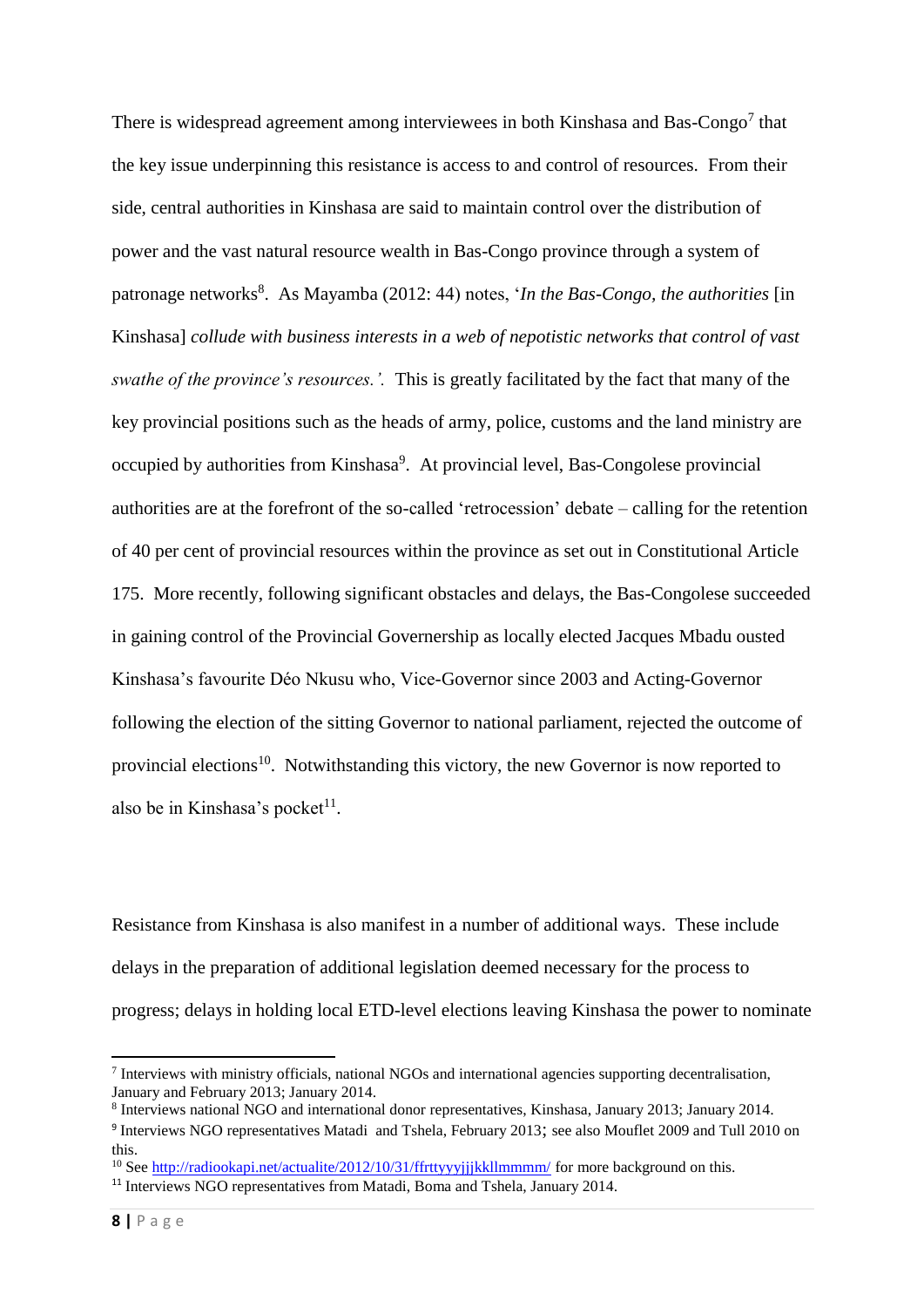local officials<sup>12</sup>; ongoing debate and disputes about the proposed new provincial divisions; the incorporation of the Ministry of Decentralisation, in May 2012, into the Ministry of the Interior which is focused on national control and cohesion as opposed to any form of devolution; and amendments to Articles 197 and 198 of the Constitution, introduced in January 2011, which give new powers to the national President to dissolve the Provincial assembly or dismiss a Provincial Governor in the event of a "*serious, menacing political crisis*" in the province. In addition, no progress has been made over the last five years on the administrative aspect of decentralisation. The Ministry responsible, the Ministry of Public Services has had six different Ministers over the last five years<sup>13</sup>. The consequence is that, while provinces have a provincial government and assembly, there is no functional provincial administration. The only progress in this regard is the ongoing development (since 2011) of an intermediary public finance management mechanism which, supported by the World Bank and UNDP, is currently being piloted in a number of provinces. Moreover, as Trefon (2010) and Englebert (2012) both demonstrate, local administrations are very often unable and indeed unwilling to work towards reform. In the atmosphere of uncertainty surrounding decentralisation, where the 'privatisation' of public service provision serves to compensate for poor levels of official remuneration, local officials are more likely to undermine administrative reforms rather than facilitate them. Prospective reforms at this level are further hampered by the apparent ambiguity of international donors towards administrative capacity and reform (see Moshonas, 2013).

1

 $12$  The planned 2011 provincial elections did not take place either and deputies elected for a five year term in 2006 continue to hold their seats.

<sup>13</sup> Interview ex-Ministry official, January 2013.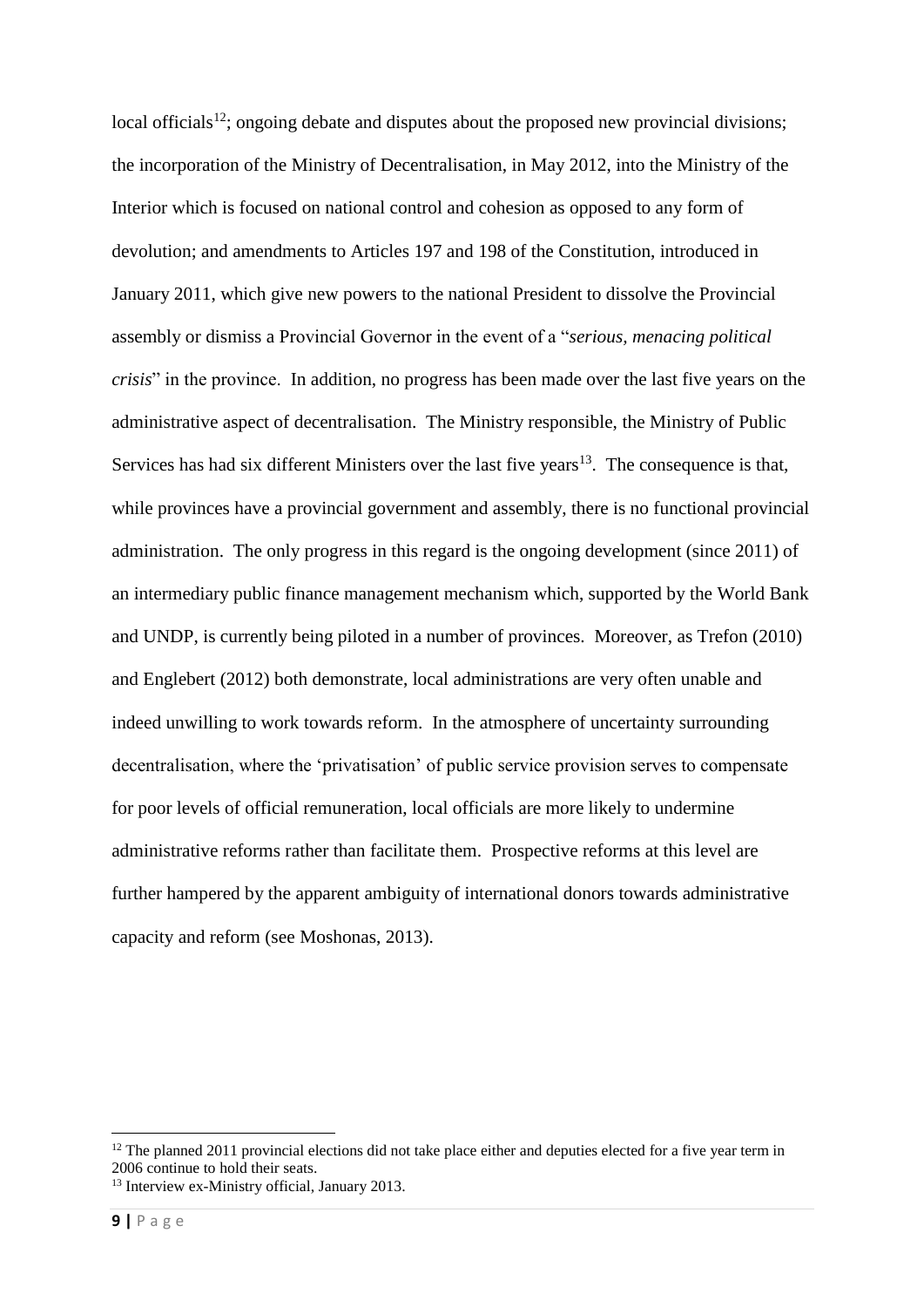Taken together, these issues are all symptomatic of the fact that decentralisation has its roots in the elite political settlement negotiated in the early 2000s and continues to be understood by key actors involved as an institutional battleground for resources between political elites at national and provincial level. As such, it lacks the politically transformative dimension underpinning decentralisation initiatives elsewhere where the potential to transform political and social relations is actualised through specific procedures and practices. This is evidenced at a policy level in the following section which compares relevant policy and legislation with that of neighbouring Burundi and Rwanda – countries which have both adopted decentralisation as a strategy to mitigate against further conflict and promote democracy, equity and social stability across the region.

### **Challenging decentralisation: Legislative and policy weaknesses**

In the DRC, as in many countries where decentralisation has been introduced, details of structures and procedures for the new reforms are embedded in a specific set of local government laws<sup>14</sup>. In this section relevant legislation and policy in the DRC is compared to that of Rwanda and Burundi where decentralisation was also introduced as part of peacebuilding efforts in 2000 and 2005 respectively. While an analysis of policy and legislation is limited in two principle respects – first, it is a relatively weak gauge of national policy due to the high levels of donor influence in its elaboration, and second, what is reflected in policy is generally vastly different to its application on the ground – it is useful to our purposes here in that it provides a sense of the underlying spirit and ethos of the decentralisation projects across the three jurisdictions. Paying particular attention to the provisions and opportunities for political decentralisation across these three cases we find

<sup>&</sup>lt;sup>14</sup> Weaker legal frameworks involve a simple central government policy or a central decree (Thede, 2009)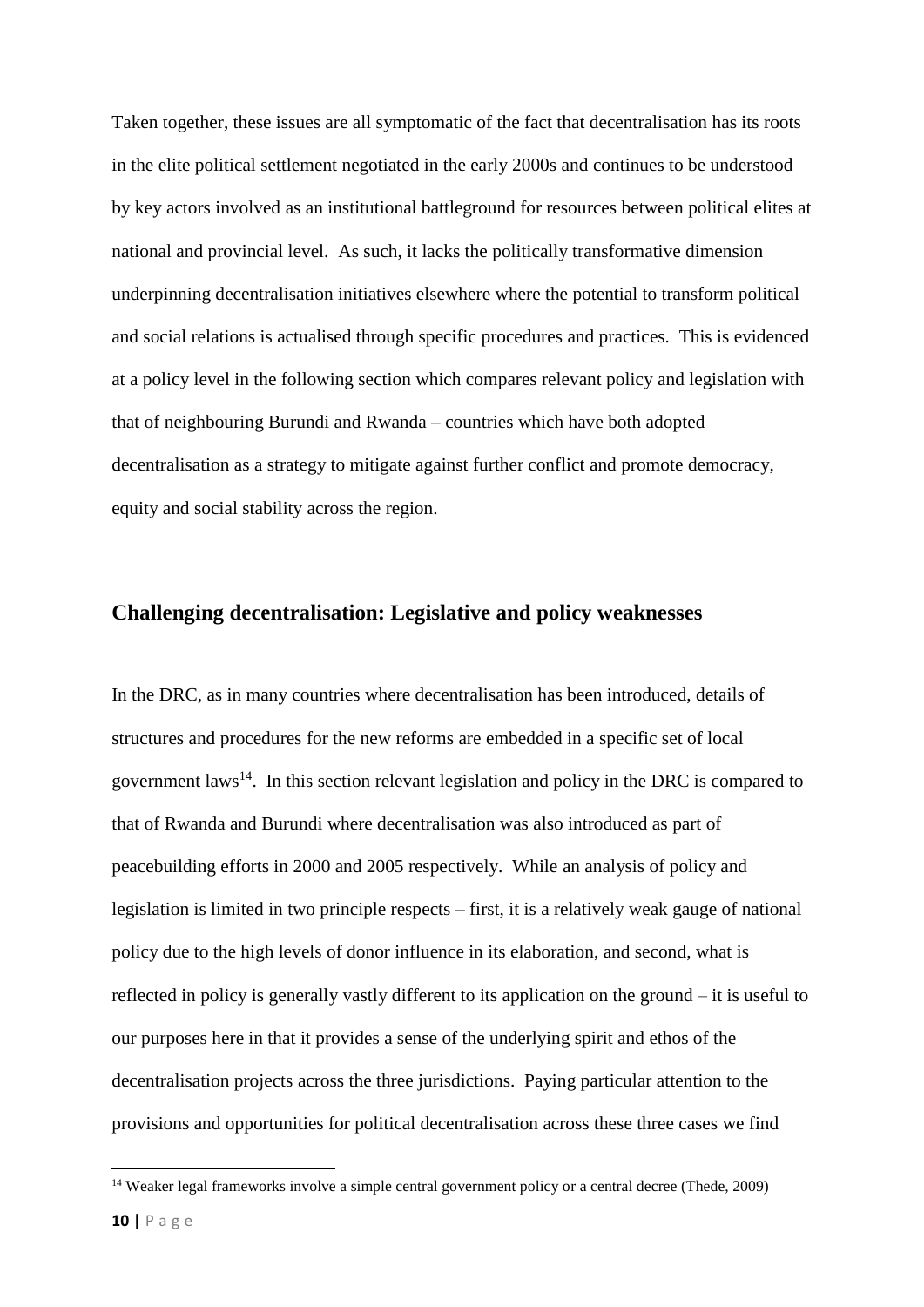that, although all three programmes are rooted in visions of political transformation and local democracy, significant differences exist in relation to policies and practices of accountability and participation across each case. The Burundian and Rwandan processes correspond more closely to what the European Commission has characterised as a political '*new wave of decentralisation*', with its emphasis on principles of participation, transparency and accountability (Europe Aid, 2007), while the Congolese process, lacking these principles, is more redolent of the top-down decentralisation model of both the colonial and Mobutu eras.

The overall aim of decentralisation, as set out in the guiding policy for each country, is as follows. Within the DRC the aim is broad and all-encompassing, with the key guiding issues being human development, local democracy and conflict prevention.

*'The end result of the implementation of decentralisation is to contribute to the promotion of sustainable human development and the prevention of risks of conflict. It also involves the creation of better conditions of development and a rooting of local democracy.'* (RDC, 2009, p.30)

The analogous Rwandan policy (GoR, 2001), succinctly capturing the inter-related problems of previous decentralised regimes, is more focussed, highlighting issues of poverty reduction and local community participation as core objectives.

'*The overall objective of the decentralisation policy is to ensure political, economic, social, managerial/administrative and technical empowerment of local populations to fight poverty by participating in planning and management of their development process.'* (GoR, 2001, p.8).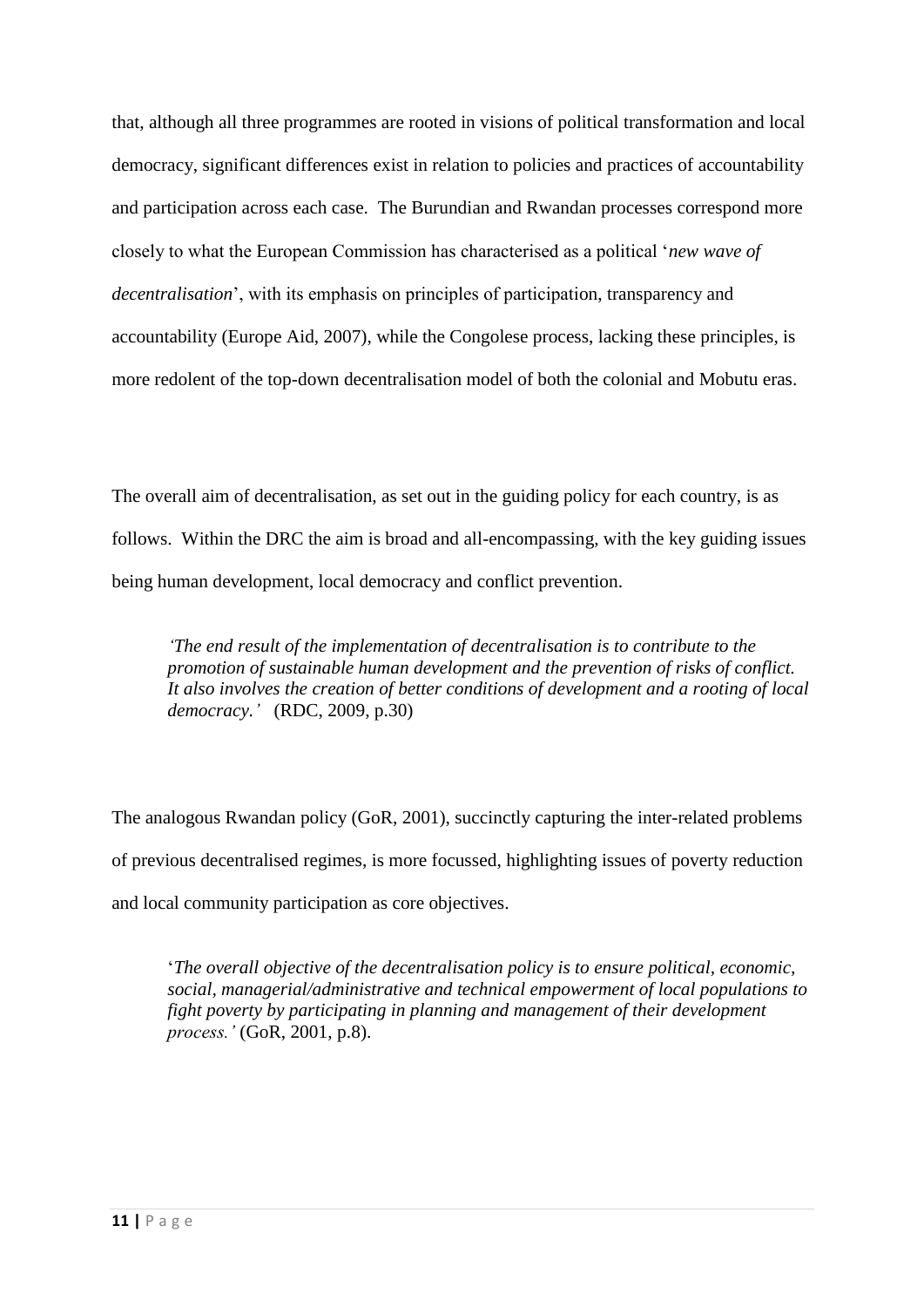Burundi's decentralisation policy is explicitly rooted in the country's past conflict and decentralisation is discussed in terms of a new political culture, according citizens a central role in the process.

*'…Decentralisation aims at the active participation of all the population in defining and implementing economic and social development policies in their localities. The envisaged outcomes from a process of Decentralisation are, on the one hand, local and community development and, on the other, local democracy and good governance.'* (GdB, 2009, p.10)

Thus, while all three countries root their respective programmes within a political context, Rwanda and Burundi's programmes place particular emphasis on local political participation and development and are thus more focused – in policy terms at least – on the politically transformative potential of the process.

Moving to a comparison of provisions set out in the relevant legislation for each programme, further differences between each country's programme are revealed in the levels of clarity and detail in relation to the functioning of local, decentralised institutions set out in the relevant texts. Taking some basic procedures and practices within the more local (and thereby publically accessible) institutions, Table 1 below compares and contrasts these across the three jurisdictions.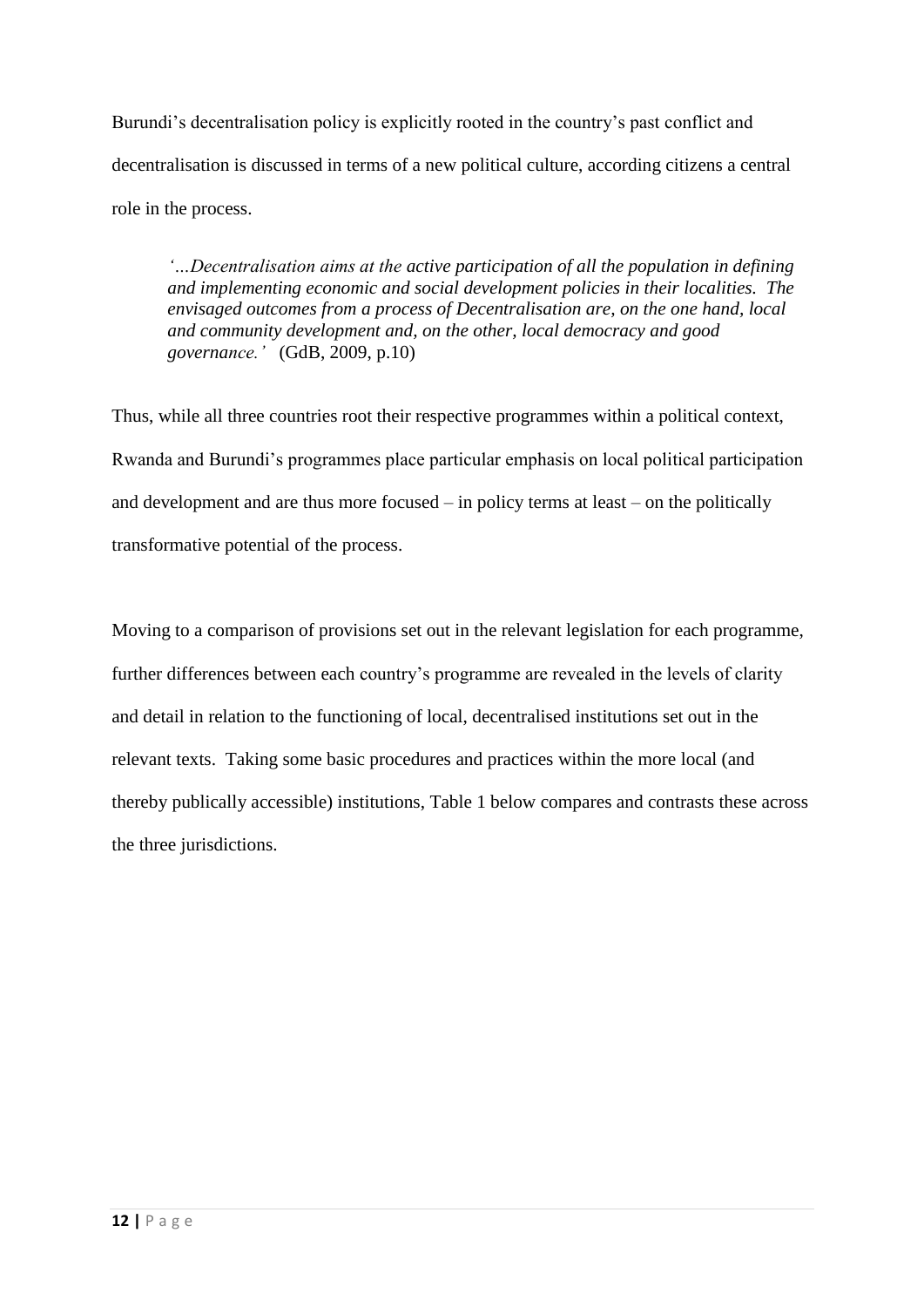*Table 1: The structure and functioning of local, decentralised institutions in the DRC, Rwanda and Burundi*

|                                     | <b>DRC</b>                                                                                                                                                                                                                                                                                     | <b>Rwanda</b>                                                                                                                                                                                                                                                                                                                                                        | <b>Burundi</b>                                                                                                                                                                                                                                     |
|-------------------------------------|------------------------------------------------------------------------------------------------------------------------------------------------------------------------------------------------------------------------------------------------------------------------------------------------|----------------------------------------------------------------------------------------------------------------------------------------------------------------------------------------------------------------------------------------------------------------------------------------------------------------------------------------------------------------------|----------------------------------------------------------------------------------------------------------------------------------------------------------------------------------------------------------------------------------------------------|
| <b>Local structures</b>             | Province $(x26)$<br>ETD (town, commune,<br>sector/chiefdom)                                                                                                                                                                                                                                    | Province $(4)$ – to be<br>abolished<br>District $(x30)$<br>Sector $(x416)$<br>Cells                                                                                                                                                                                                                                                                                  | Province (17)<br>Commune (129)<br>Hills                                                                                                                                                                                                            |
|                                     |                                                                                                                                                                                                                                                                                                | Villages                                                                                                                                                                                                                                                                                                                                                             |                                                                                                                                                                                                                                                    |
| No. members on<br>local council     | Not stated                                                                                                                                                                                                                                                                                     | 30-40 at district level                                                                                                                                                                                                                                                                                                                                              | 15 at commune<br>level<br>5 at village level                                                                                                                                                                                                       |
| <b>Member</b><br>selection process  | Elections but unclear what<br>type (direct / indirect) for<br>ETD as these have not yet<br>taken place.                                                                                                                                                                                        | - Indirect elections at district,<br>sector and cell levels.<br>- Direct elections at village<br>level<br>- 30% gender quotas<br>throughout plus special<br>interest nominees                                                                                                                                                                                        | - Elected through<br>block party lists at<br>commune level.<br>- Directly elected<br>as individuals at<br>hill level.                                                                                                                              |
| <b>Frequency of</b><br>meetings     | Not stated                                                                                                                                                                                                                                                                                     | District council meets 4<br>times a year.                                                                                                                                                                                                                                                                                                                            | Commune council<br>meets 3 times a<br>year, a quorum of<br>10 is required.                                                                                                                                                                         |
| <b>Decision making</b><br>processes | Not stated.<br>ETD decisions are sent<br>upward to the provincial<br>Governor who can over-<br>rule these.                                                                                                                                                                                     | Not stated                                                                                                                                                                                                                                                                                                                                                           | Majority system -<br>open or secret<br>ballots employed.                                                                                                                                                                                           |
| <b>Accountability</b><br>mechanisms | - ETD meetings should be<br>public although members<br>can request private<br>meetings.<br>- Proceedings of<br>deliberations should be<br>published in the annals of<br>the respective council. It is<br>not stated who these are<br>made available to.<br>- No mention of budget<br>reporting | - District meetings should be<br>public although members can<br>request private meetings.<br>- Proceedings of<br>deliberations are filed in the<br>district office – citizens can<br>request to see these although<br>they can be refused.<br>- Budgets are not made<br>public<br>- Accountability upward<br>assured through reward-<br>based performance contracts. | - Commune<br>meetings are<br>public.<br>- Proceedings of<br>deliberations are<br>posted on a notice<br>board outside the<br>commune office.<br>- Budget is<br>approved by the<br>provincial<br>Governor and then<br>posted on the<br>notice board. |
| Participation<br>mechanisms         | Not stated                                                                                                                                                                                                                                                                                     | At village level through<br>community meetings with<br>local authorities (once a<br>month).                                                                                                                                                                                                                                                                          | Commune<br>councillors meet<br>hill representatives<br>and community<br>groups twice a<br>year.                                                                                                                                                    |

Sources: RDC, 2008; GoR, 2005, 2006; GdB, 2005, 2011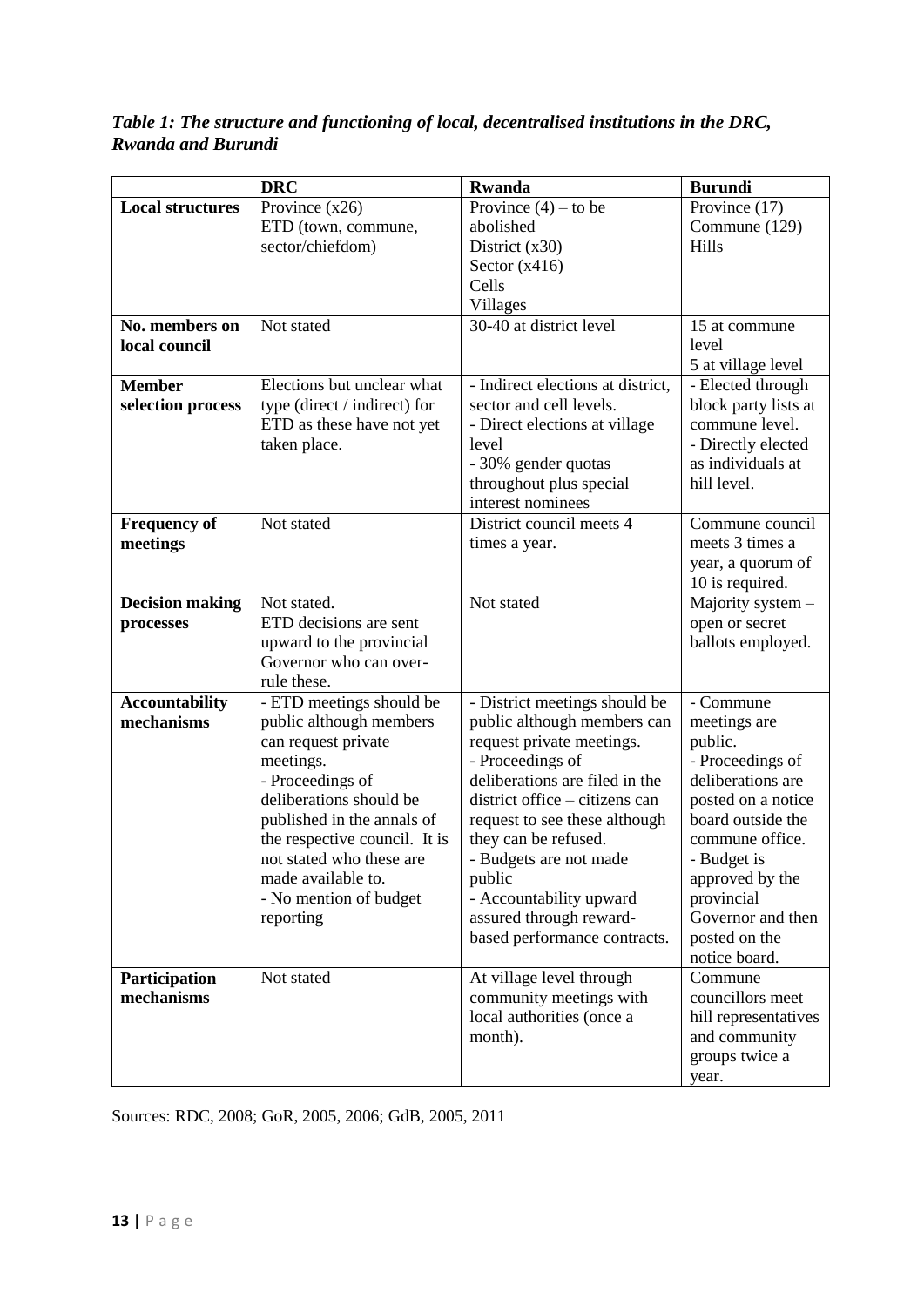Within the DRC, details on the structure and functioning of ETD level councils and fora are set out in the Law on the structures and functions of ETDs (RDC, 2008). Provision is made for the three types of elected councils – at town, commune and sector and/or chiefdom levels. As noted previously, elections for these councils have yet to take place and ETDs are currently administered by centrally appointed authorities. The relevant law contains no details on the number of council members or on the form of election (direct or indirect) of members of each. It is not stipulated how often council meetings should take place and the form of decision-making to be employed (open/closed ballot or consensus) is also not noted. In terms of accountability, accountability upwards to the provincial Governor is emphasised, with council decisions subject to being over-ruled by the Governor at his<sup>15</sup> discretion. Mechanisms for downward accountability are more ambiguous with the possibility of closed council meetings included, and no specific provision for public access to proceedings from these meetings or information on ETD budgetary provisions and decisions. No mechanisms for public participation in council meetings or interaction with members are included.

In contrast, more detail and precision in relation to these key mechanisms is included in the analogous laws for Rwanda and Burundi's programme. Burundi's laws are particularly detailed and clear in this regard. In Rwanda, members at the most local level (village) are directly elected, with members at higher levels (cell, sector and district) being indirectly elected from among these. A 30 per cent gender quota is in place at all levels. In Burundi, members at the most local level (hill) are also directly elected and commune level elections are also direct although, being from party lists of candidates rather individuals, they tend to be heavily manipulated and politicised (interviews CSO representatives, Bujumbura, September 2011). The frequency of meetings at each level in each jurisdiction is clearly set

<sup>15</sup> None of the current Provincial Governors are women (UNDP, 2011b).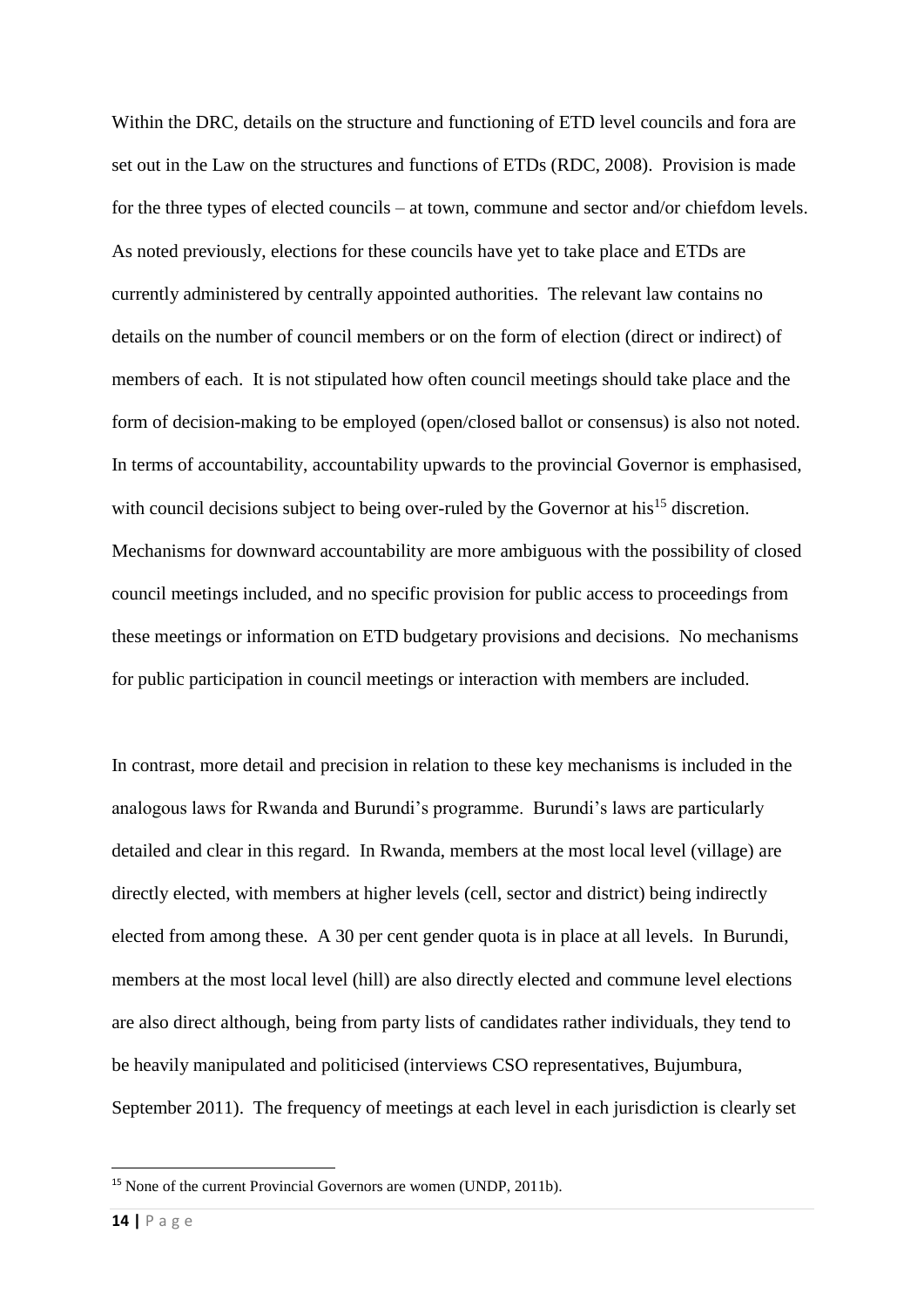out, although only the Burundian legislation sets out the decision-making processes to be used. Upward accountability in Rwanda is consolidated through performance-based contracts whereas in Burundi, budgetary approval by the Governor is required. The Rwandan mechanisms of downward accountability appear relatively weak and comparable to those of the DRC. In contrast, clear mechanisms are set out in Burundi, where both proceedings of council meetings and local budgets are required to be posted publically on notice boards located outside council buildings. In contrast to the DRC's lack of legislative provisions, mechanisms for local community participation are set out in both Rwandan and Burundian legislation in the form of monthly community meetings in Rwanda and bi-annual meetings between commune councillors and hill residents in Burundi.

Overall, comparison of the legislative underpinnings of decentralisation programmes in the three jurisdictions reveals fundamental differences in the politically transformative potential of the Congolese process vis-à-vis those of its two neighbours, with specific mechanisms for downward accountability and community participation more developed in Burundi and Rwanda. As the following section, which moves to focus to decentralisation at provincial level, demonstrates, these legislative and policy weaknesses inevitably carry over into political behaviours and practices on the ground.

## **Challenges at a provincial level: Predatory politics and popular frustration in Bas-Congo province**

So far we have seen that the obstacles to a truly politically transformative form of decentralisation emanate from central authorities in Kinshasa. Many commentators (e.g. Marysse 2005; Liègeois 2009; Barrios and Ahamed 2010; Ngoma-Binda et al 2010; Tull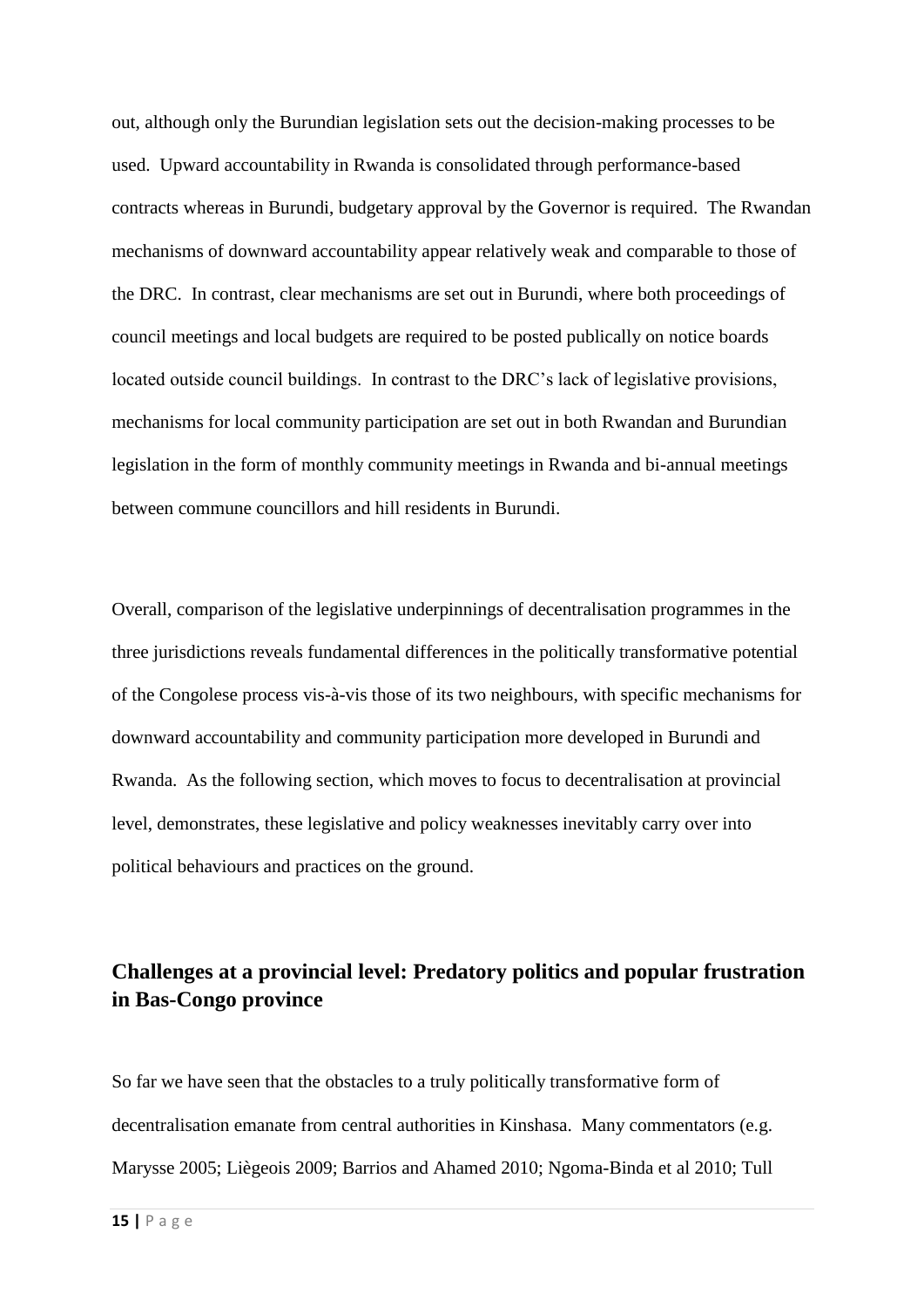2010 and Wedi-Djamba 2012) either implicitly and explicitly make the case for greater autonomy at provincial levels where local authorities, they argue, being closer to communities, will be more responsive to their needs. The findings presented in this section, which draw from field research conducted across 12 diverse sites in Bas-Congo province call into question this argument. The findings highlight both a lack of responsiveness of provincial authorities to local people's priorities and a corresponding lack of public trust in these authorities.

Bas-Congo province in Western DRC, with a population of approximately 4.5 million, is the country's smallest province although, within the proposed new 26 provincial configuration, it is the largest mono-ethnic one<sup>16</sup>. It makes for an interesting case as, endowed with vast levels of natural resources (diamonds, gold, bauxite, phosphate, rock salt, oil shale, manganese, marble, alluvium), it is the second wealthiest province in the country (Liégeois, 2009: 11). Bas-Congo is also the country's only oil-producing area, producing three billion barrels per annum with an estimated one billion barrels of reserves. According to the International Crisis Group (2012), Bas-Congo is financially more important to the country than Katanga due to its high level of oil production, although disputes are ongoing over offshore exploitation blocks between Kinshasa and Luanda (Trefon 2013, 148). Oil generated more than \$320 million in tax revenue for the country in 2010, the most recent year for which figures are available (EITI 2012, 32). Bas-Congo is also the site of the vast Inga hydroelectric dam which has been billed as having the power to electrify the entire continent<sup>17</sup>. There is a railway line between Matadi and Kinshasa and the country's only ports, Matadi, Boma and

<sup>&</sup>lt;sup>16</sup> Unlike elsewhere, the existing territorial boundaries of the province have been retained within the (contested) new territorial reconfiguration.

<sup>17</sup> See [http://biofreshblog.com/2011/11/23/dr-congo-and-south-africa-sign-pact-to-implement-40000-mw-grand](http://biofreshblog.com/2011/11/23/dr-congo-and-south-africa-sign-pact-to-implement-40000-mw-grand-inga-dam/)[inga-dam/;](http://biofreshblog.com/2011/11/23/dr-congo-and-south-africa-sign-pact-to-implement-40000-mw-grand-inga-dam/) see also Showers (2009).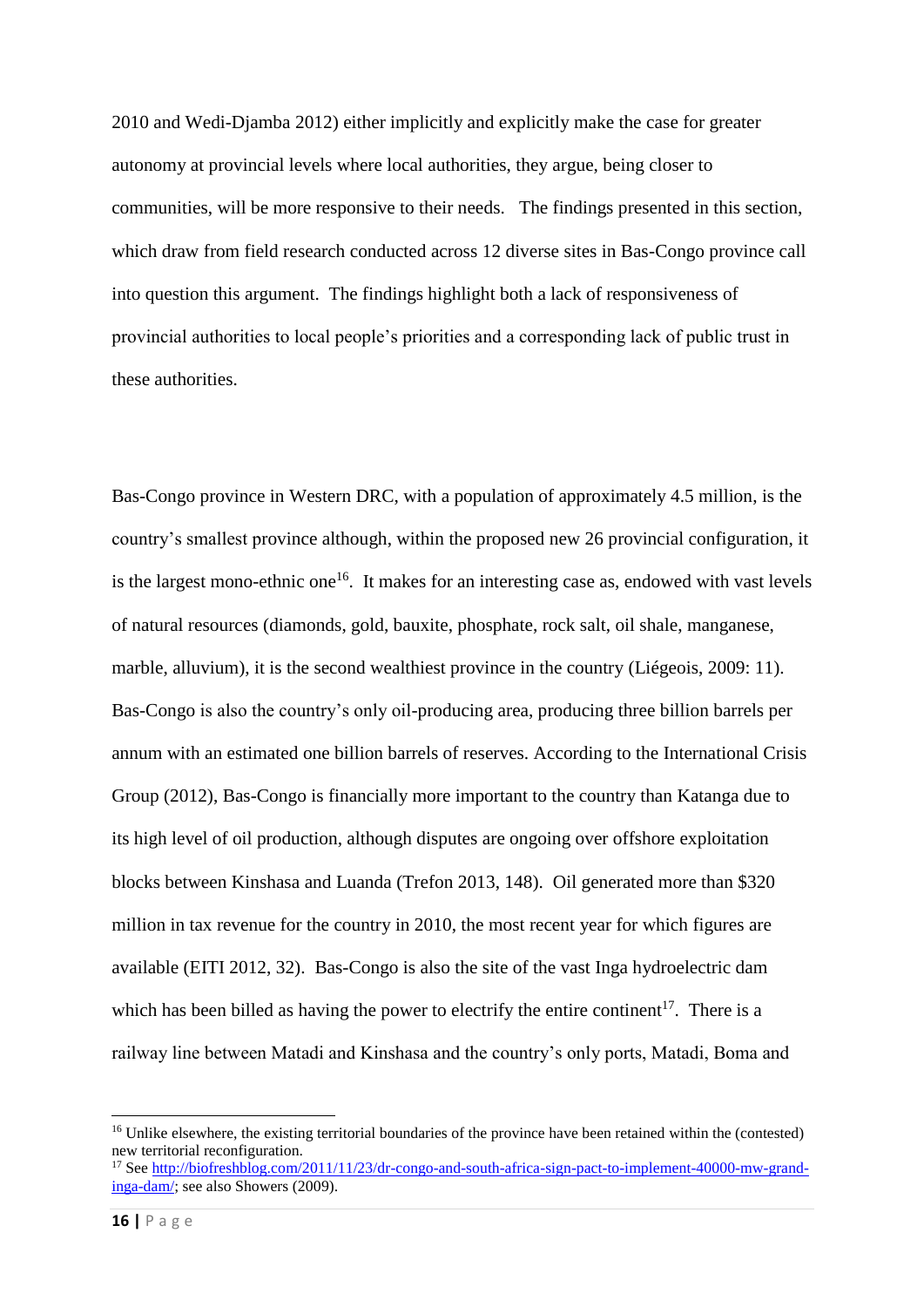Banana, through which nearly all manufactured goods reach Kinshasa, are located in the Province (ADB 2009).

This wealth notwithstanding, poverty is widespread in the province, with a poverty rate of 70 per cent reported five years ago (ADB, 2009). In focus groups and interviews of randomly selected residents conducted for this research 95 per cent of research participants, with negligible differences between women and men although a slightly higher level of rural than urban respondents, claimed that life is worse today than a generation ago. Within focus groups and interviews, research participants highlighted three key issues as current priorities – economic insecurity, food insecurity and personal insecurity – the latter notably for young women and girls. The most pressing issue cited was the rapidly escalating cost of living combined with little or no remunerated job opportunities leaving many families struggling to meet their basic necessities. The logging companies which provided much employment and prosperity during the colonial era gradually fell into decline, ultimately closing down following the nationalisation programme introduced in 1973, and leaving many families struggling to eke out a living in agriculture. Public sector salaries are low and unreliable – for example a primary school teacher earns approximately US\$50 per month, yet even this is sporadic and unreliable. Routine expenses are considerably higher. For example in Matadi, the provincial capital, rent for a regular family house with intermittent and unreliable services (water and electricity) is \$30 per month. Meanwhile, it costs \$75 a month for just the basic foodstuffs to feed an average six-member family (\$40 for a 50 kilogram bag of maize meal and \$35 for a similar weight of Fufu meal). On top of that, with teachers' salaries often unpaid for months on end, all schools require 'fees', reported to vary between \$20 to \$40 per trimester. Basic healthcare services, although available, prove unaffordable to many.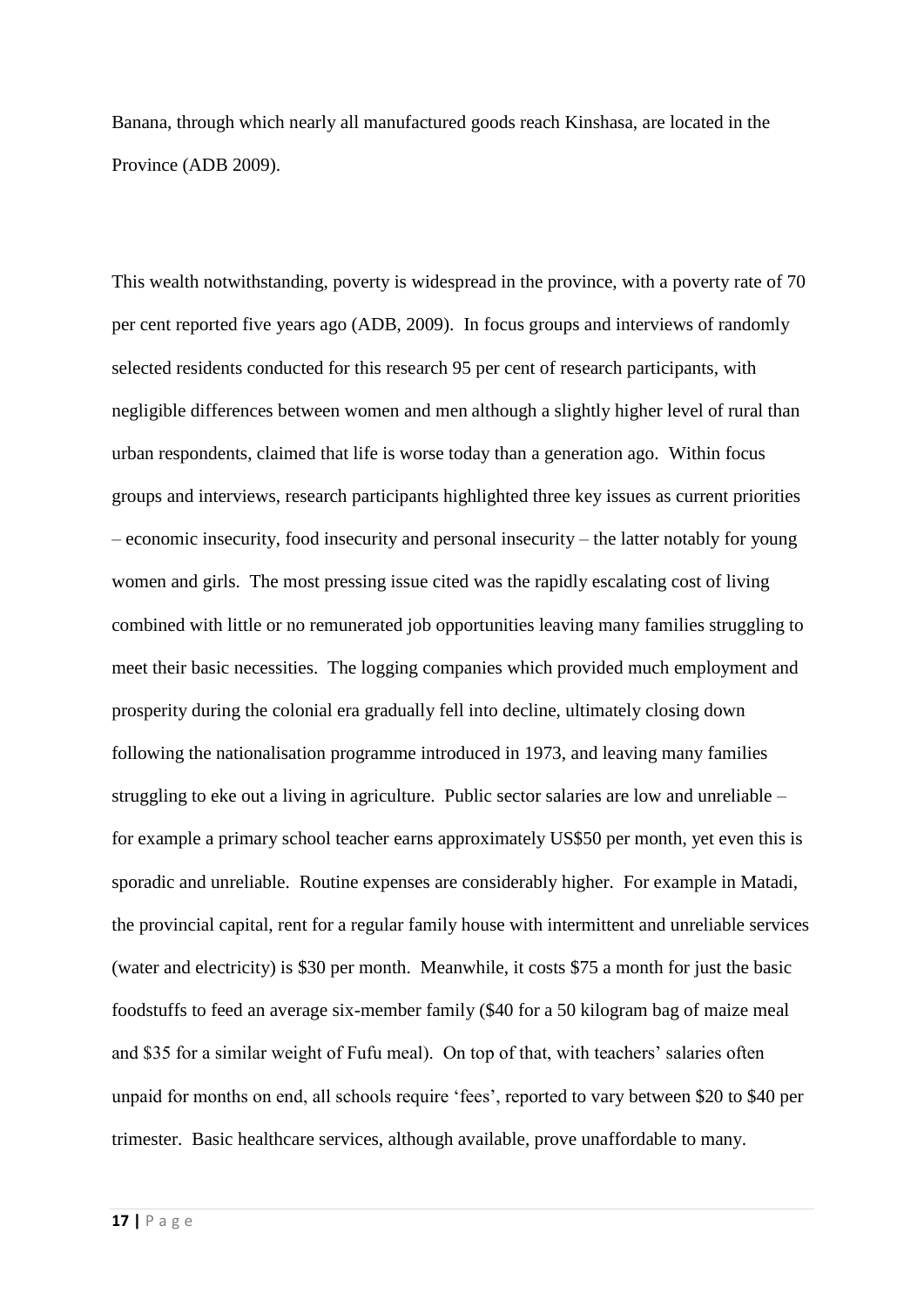The second major issue cited by research participants was food insecurity. This is caused by high land rents (approx. \$20-25 per annum for an average 0.25 hectare plot) and falling land fertility due to both overproduction and increasingly erratic weather patterns linked to climate change. Almost all individuals interviewed (95 per cent) across the 12 sample sites grow food – some at subsistence level and some to sell also. This is predominantly women's work and, with plots generally located about five kilometres from main settlements to avoid theft, much time and energy is spent travelling to and fro on foot, toting heavy baskets of produce and tools. There is no agricultural advisory service, there are no oxen or tractors and no specialist inputs are available. Research participants report extremely poor harvests (approximately 50 per cent germination rates), in part due to poor soil fertility, and in part to escalating climatic perturbations as the effects of climate change are increasingly felt. Consequently, food shortages are common. Indeed, a recent study (Savy Sunda et al 2011, p.36) shows that hunger is widespread in the province with 60 per cent of households surviving on two meals a day and a further nine per cent on just one meal a day.

The third most pressing issue raised is the escalation of personal insecurity, notably genderbased violence and rape. Gender-based violence in the DRC is pervasive and takes many forms. While the under-reporting of such incidents makes data on this extremely inaccurate, one report claims that 35 per cent of women and children have suffered sexual violence; 43 per cent emotional violence and 57 per cent physical violence (UNDP, 2011b, p.28). 45 per cent of interviewees in this described incidents of rape in their communities and noted that it is very much on the increase. This is ascribed to poverty and hunger (of young women and girls), together with a breakdown in public morality.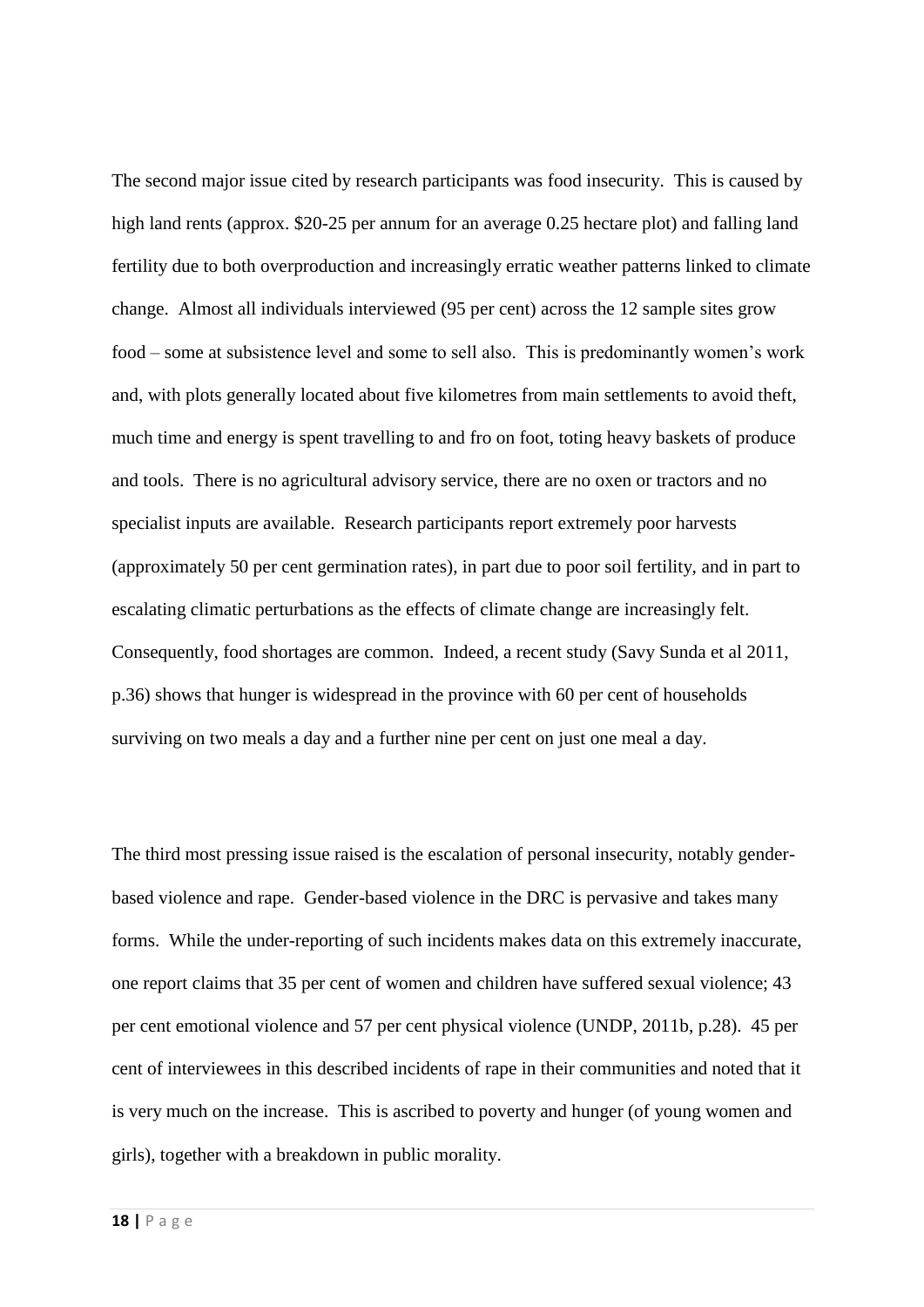Discussing the reasons for these changes, the blame is laid squarely at the feet of the provincial authorities. An overwhelming sense of frustration with and a lack of faith in current institutions is palpable as individuals explain that provincial authorities care only for their own interests and are neither willing nor capable of bringing the much needed employment and factories back to the region. Some excerpts from focus group discussions provide a flavour of these sentiments.

*'It's a problem of Directors* [those that govern]*, in the level of the Provincial Government. The money comes but it never comes to the base. The Directors of this country work for their families only... Before they were honest, now they lie, they are selfish.'*

(Participant female focus group, Mayunda)

*'The money that they* [Provincial Deputies] *get in the Province office over there, it's to send their children to school and to live well... All the money they get, it's for their own lives, to go to Europe etc. They don't care a bit about us.'*  (Participant, female focus group, Ntomba3)

*'It's the bad faith of our leaders… If you go to Congo-Brazzville there is no problem. There are leaders there of a good faith, of good hearts, and the population who live in good conditions. It is not the people from Brazzaville who come here. It is us who go to live there because of our misery…. What do you want? A* [Provincial] *deputy at 9,000 dollars but the carpenter has 30 dollars or 50 dollars* [monthy salaries]*. This divide - it's huge. It's too much.'*

(Participant, male focus group, Soyo)

This antipathy towards provincial, as opposed to national or international authorities appears due to both the relative proximity of Provincial leaders to local populations – most candidates embarked on extensive campaigns (tellingly termed 'propagandas' in the DRC) through villages during the election season where many promises were made of which little has subsequently materialised – and the 'civic education' campaigns of local civil society groups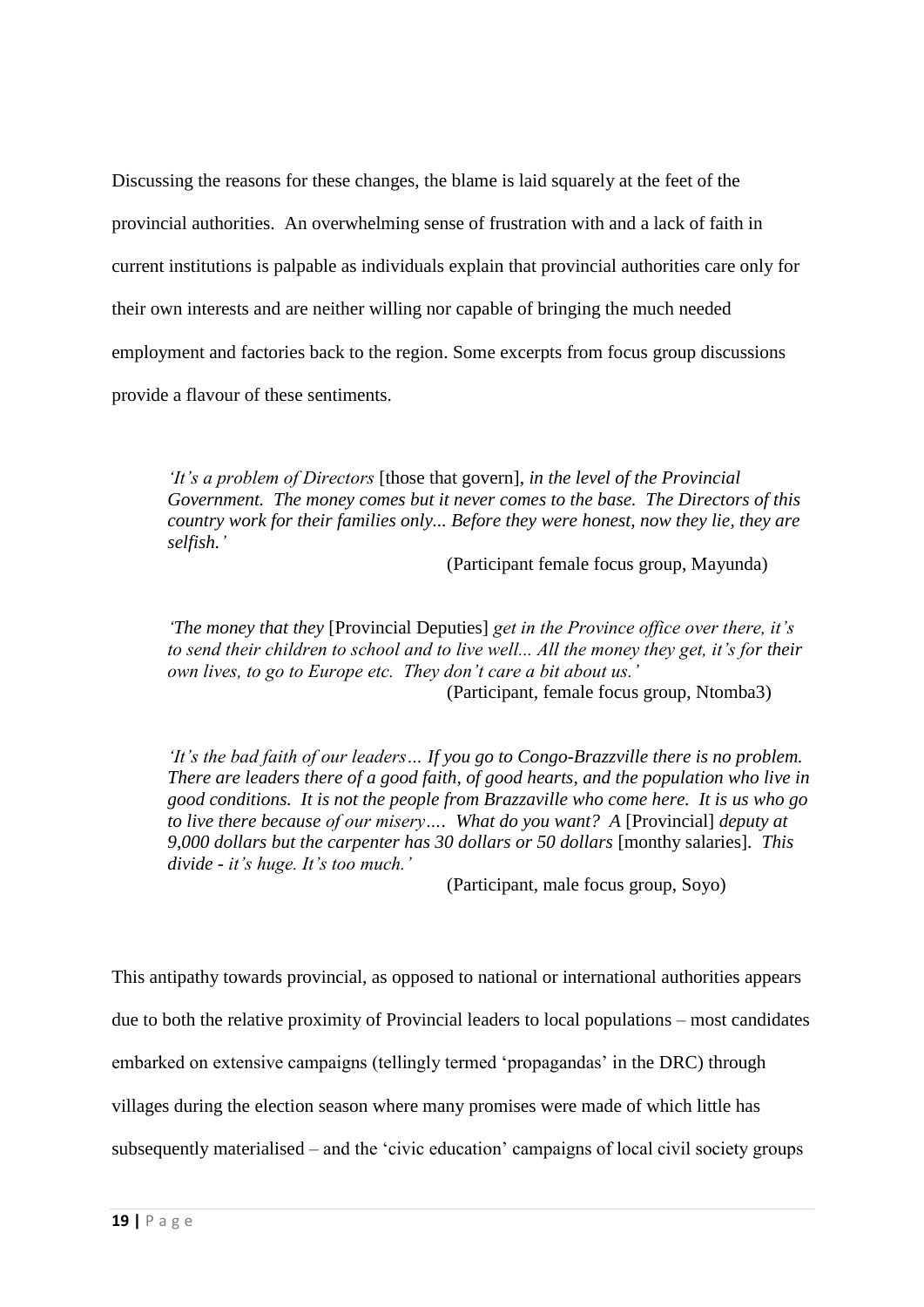around these elections<sup>18</sup>. Unlike in the East of the country, international actors are very positively viewed in Bas-Congo where people retain a nostalgia for what they perceive to be the heyday of colonial rule where, focus group participants report, international mining and logging companies provided near full employment. Concrete evidence for popular frustrations with Provincial authorities is found by comparing communities' priorities as set out above and those of Provincial authorities as outlined in the Provincial Action Plan (PAP) (GP, 2011) where a clear mismatch in priorities is apparent. As outlined above, the findings from field research across the 12 sites indicate that the three areas of economic, food and personal insecurity are the principle priorities of local communities. An analysis of the PAP however reveals relatively low levels of support in these areas, yet high levels of investment in the systems and structures of rent extraction - governance structures themselves and mining. These priorities are echoed in interviews conducted with both the Provincial Minister of the Interior and Cabinet Directors in the Governor's office<sup>19</sup>.

The PAP is a comprehensive plan setting out all the programmes the provincial government envisages for the province over the 5 year time frame 2011-2016. Given the lack of transparency around Assembly debates and decision-making, together with the lack of documentation in this respect, it is the sole document which provides some indication of provincial government policy. Comprising four pillars, it includes figures on overall budgets, budgets secured and funding sources (state, province or other funders). While the overall budgets for different programmes do not necessarily give an indication of priority (as certain activities simply cost more than others), the percentage of provincial spending for secured

<sup>1</sup> <sup>18</sup> Interviews local NGOs, Matadi and Tshela, February 2013.

<sup>19</sup> Interviews conducted in January 2013 in Kinshasa and in February 2013 in Matadi, Bas-Congo province respectively.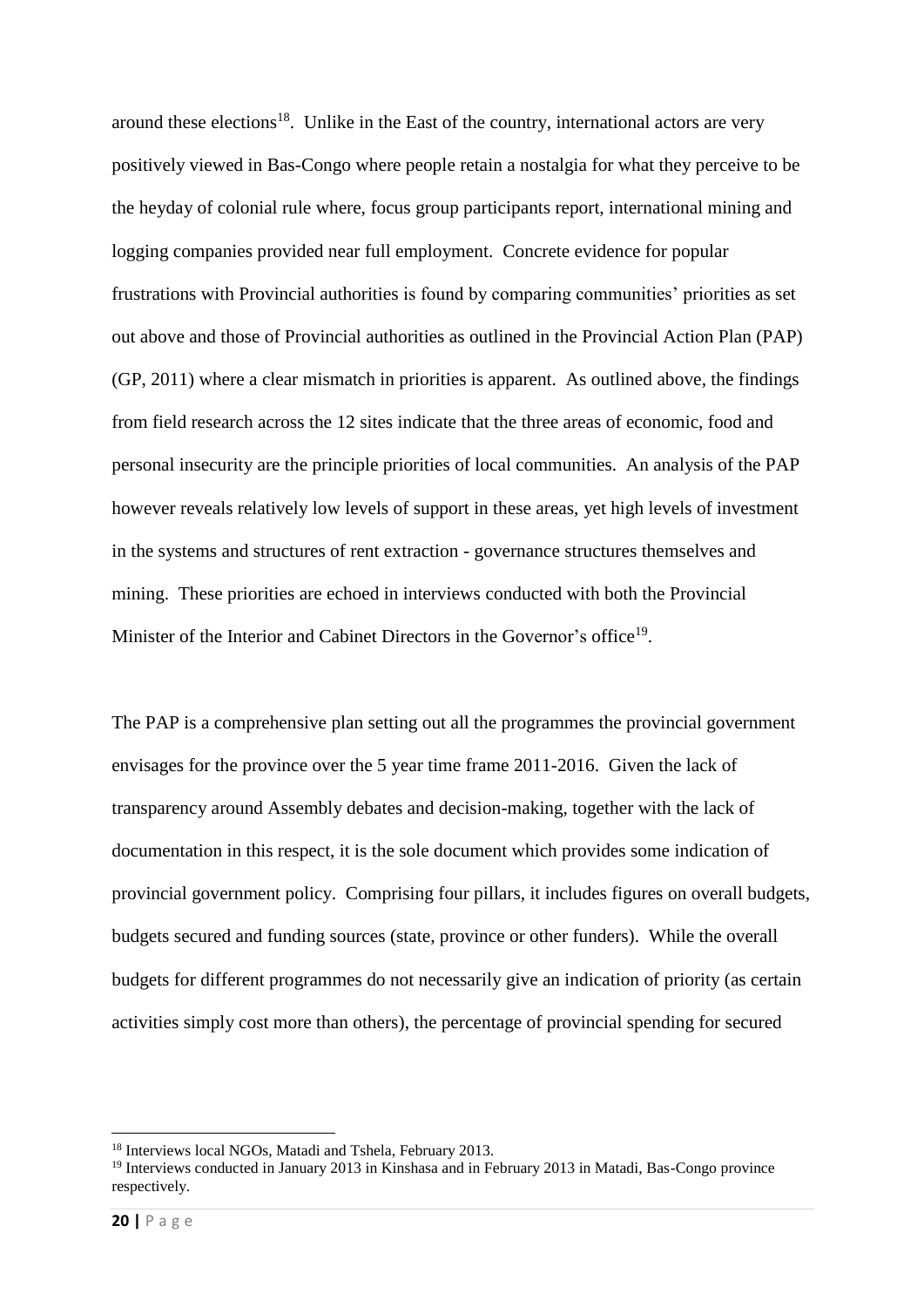budgets potentially does<sup>20</sup>. Specifically, a 100 per cent spend is taken here to indicate a high priority while a 0 per cent spend is taken to indicate a low or non-existent priority.

Of the four pillars set out in the PAP, '*Good governance and peace promotion'* has secured the most funding (80 per cent of its overall budget). Within this, the highest provincial spend (100 per cent funding from the province) is on '*improvements in administrative governance'* while there is a 0 per cent spend on '*local development promotion'* and '*justice and security'*. The second pillar, *'Economic diversification, growth acceleration and jobs promotion' –* one of clear relevance to communities – has secured just 37 per cent of its overall budget. The provincial government is focusing its resources in two areas – '*systems management*' and '*improving mining revenues'*. While the latter area may provide some local jobs, given the extractive patterns seen elsewhere in the country, it is unlikely to bring any significant benefits to local communities. Contrarily, the two areas attracting no provincial support are the *'development of provincial industries'* and the '*development of local tourism'* – both of which have significantly more capacity to generate local employment – a core priority for local communities.

The third pillar, *'Improvements in access to social services and human capacity building',*  has secured 43 per cent of its overall budget, with provincial resources focused in the somewhat arbitrary areas of *'sport and leisure activities',* the *'valorisation of provincial cultural patrimony'* and *'the improvement of rural habitat'.* Meanwhile, social welfare programmes including *'social protection for widows and orphans', 'protection for children* 

 $^{20}$  Although this may also be influenced by the willingness of other sources (state and external funders) to contribute also. However, a fuller analysis of the data (conducted by the author but not included here due to space constraints) reveals that the Province has committed to full (100 per cent) funding of some programmes yet no (0 per cent) funding of others which have attracted no funds from elsewhere either, thereby indicating that some priorities are identified independent of other funders at provincial level.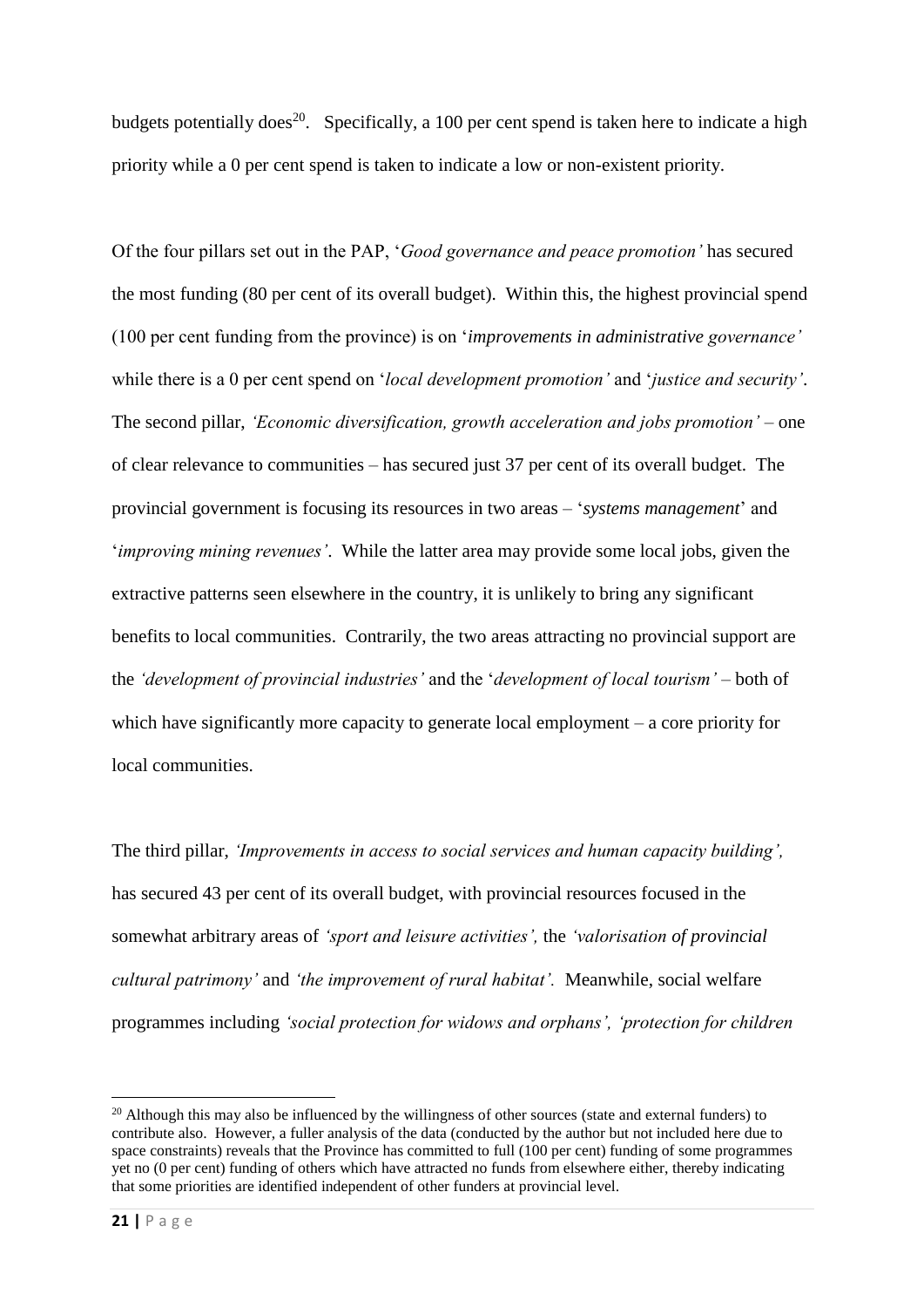*and vulnerable groups'* and *'assessment of HIV impact'* are receiving no provincial funding. Finally, the fourth pillar, *'Protection of the environment and fight against climate change' –* again, a clear priority for communities facing falling and failing harvests, has secured just one per cent of its overall budget, and all provincial resources are focused on adaptation rather than mitigation strategies, together with risk management in the event of environmental disasters. Taken together, the findings from the PAP analysis appear to reinforce the perceptions of focus group participants and individual interviewees – that provincial authorities appear more focused on personal enrichment and resource extraction than on the needs and exigencies of their constituents.

Overall, the analysis presented in this section reveals both a low level of responsiveness and effectiveness of provincial structures *vis à vis* community needs and correspondingly predominantly negative public perceptions of political authorities and their motivations. This potent combination of predatory politics and local frustration and anger poses a significant threat to political stability and does not auger well for future development within this, one of the wealthiest yet, for many, poorest provinces in the country.

### **Conclusion: Toward a more inclusive political settlement**

While, as noted in the introduction, decentralisation is now widely seen as an increasingly important component of peacebuilding strategies in fragile states, there is still no strong empirical basis for this view. Indeed, a number of large-N studies focusing on the impact of decentralisation in post-conflict situations indicate that it leads to increased rather than reduced conflict (Lake and Rothchild, 2005; Schou and Haug, 2005; and Siegle and O'Mahoney, 2008) although the reasons for this are not known. This article makes a contribution in this regard. Highlighting three principle challenges to political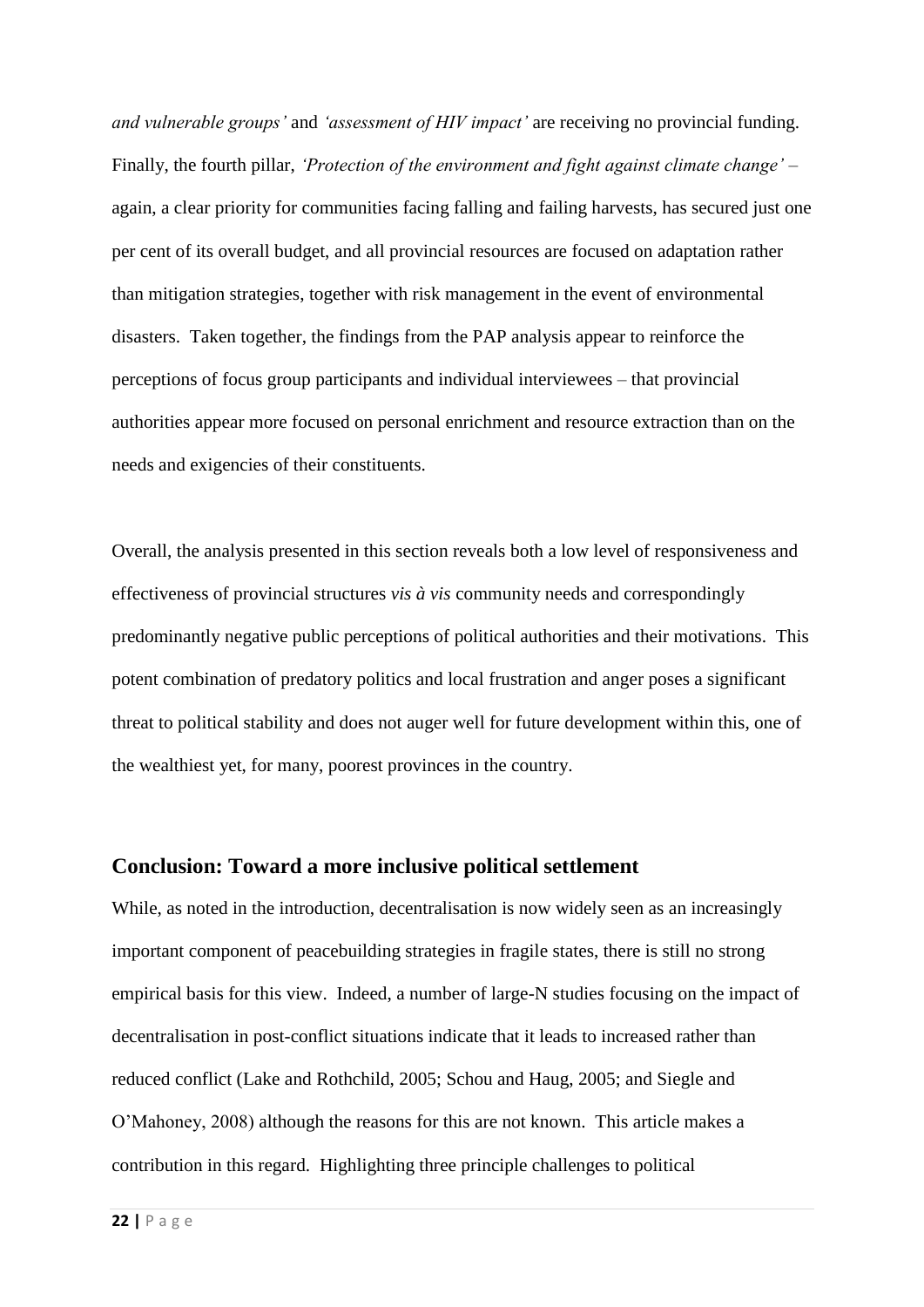decentralisation in the Congolese context, it argues that these arise because decentralisation is rooted in an elite political settlement which, aimed at regional stability, has strengthened the power of former rebels and combatants at both national and provincial levels thereby increasing the vulnerability and marginalisation of the population. This argument is evidenced through an examination of the specific obstacles as identified by key actors in the field, a comparison of relevant legislation across the DRC, Rwanda and Burundi, and through an analysis of provincial authority responsiveness and effectiveness in Bas-Congo province.

Looking to the future, it is clear that addressing the challenges and deepening decentralisation requires a move beyond the current political settlement to a more inclusive one which engages marginalised factions and groups. It requires moving therefore, beyond the popular donor institutionalist perspective focused on elections and state capacities toward a more relational approach which explicitly recognises the socially embedded character of states and state authorities. Hickey's recent (2013) conceptualisation of 'adapted political settlements' is perhaps useful in this regard in that, moving beyond the "*narrow frame of methodological nationalism"* (Hickey, 2013, p. 14) which tends to privilege the role of elite actors, it seeks to capture the broader range of practices and factors that shape the politics of development, together with the broader range of actors in any given context. Following this more inclusive approach, Hickey argues that three additional factors need to be considered within political settlements – the role of ideas (as well as interests); the agency of marginalised, subordinate groups and communities; and the agency of transnational as well as national factors.

What this means in the context of the DRC's decentralisation programme is thinking beyond elections as a means toward political transformation to more regularised fora of debate and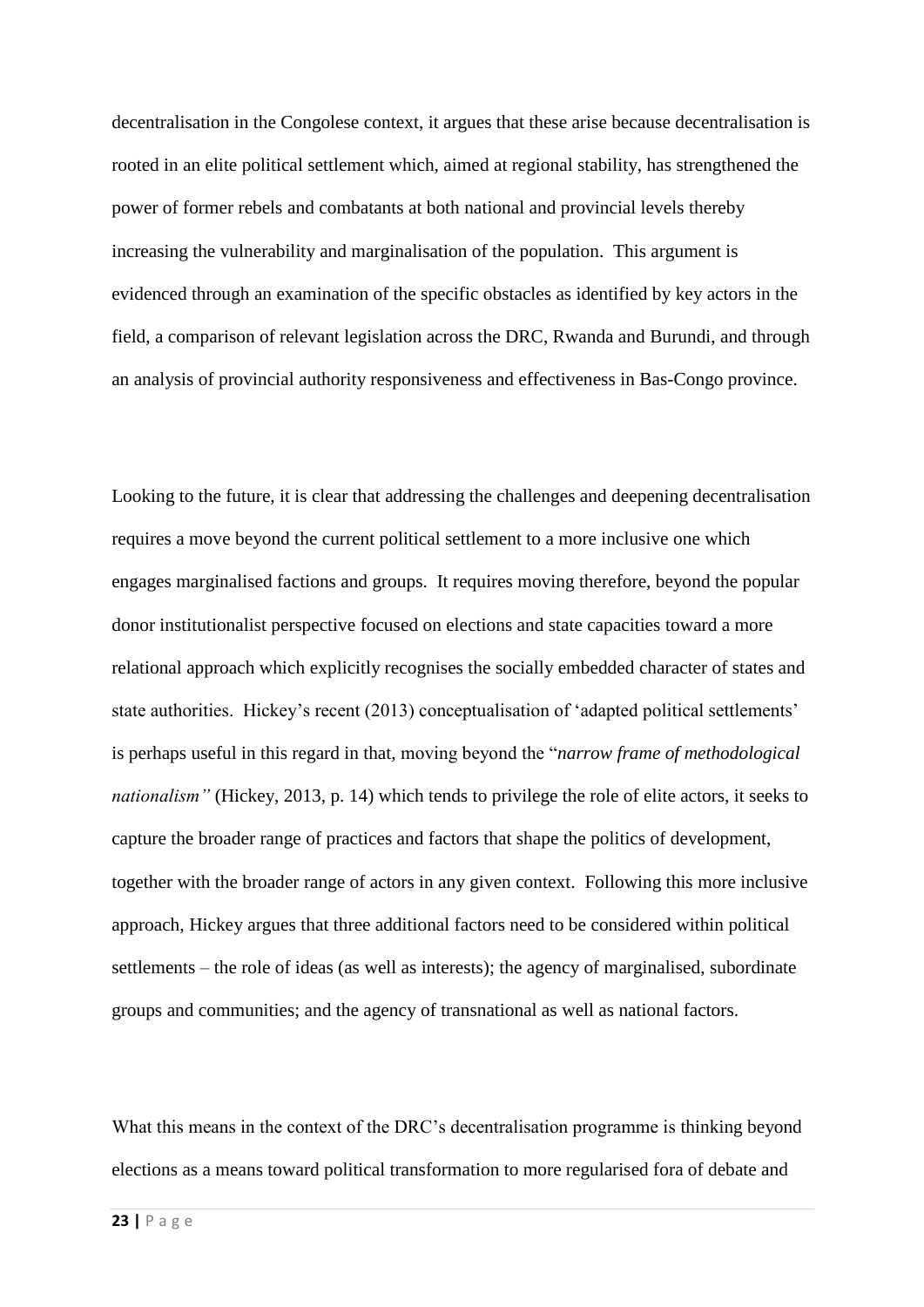exchange between citizens and their local authorities where ideas and aspirations around a more transparent, equitable and sustainable use of resources are negotiated. Bearing in mind that state capacity is a function of negotiations, agreements, and power relations between and among political constellations of actors and that angry, excluded factions – such as those developing in Bas-Congo – can threaten the elite political order, regularised fora such as those set out in the legislation underpinning decentralisation in Burundi and Rwanda, can provide a platform for exchange of and deliberation on ideas and local development plans as well as, as noted within the Rwandan and Burundian policies, countering the marginalisation and exploitation experienced by disenfranchised groups.

Clearly the challenges to moving beyond the political settlement and building and supporting deeper and more inclusive governance mechanisms are significant. But so too are the dangers in not doing so. As all in the Great Lakes region know, history has proven that it is a grave mistake to ignore local frustrations and tensions. These can build and manifest into major violence and conflict destabilising entire regions and peoples. Greater attention by all, including the international donor community, to the more transformative potential of decentralised governance might well be one step towards attaining greater stability and development within the region.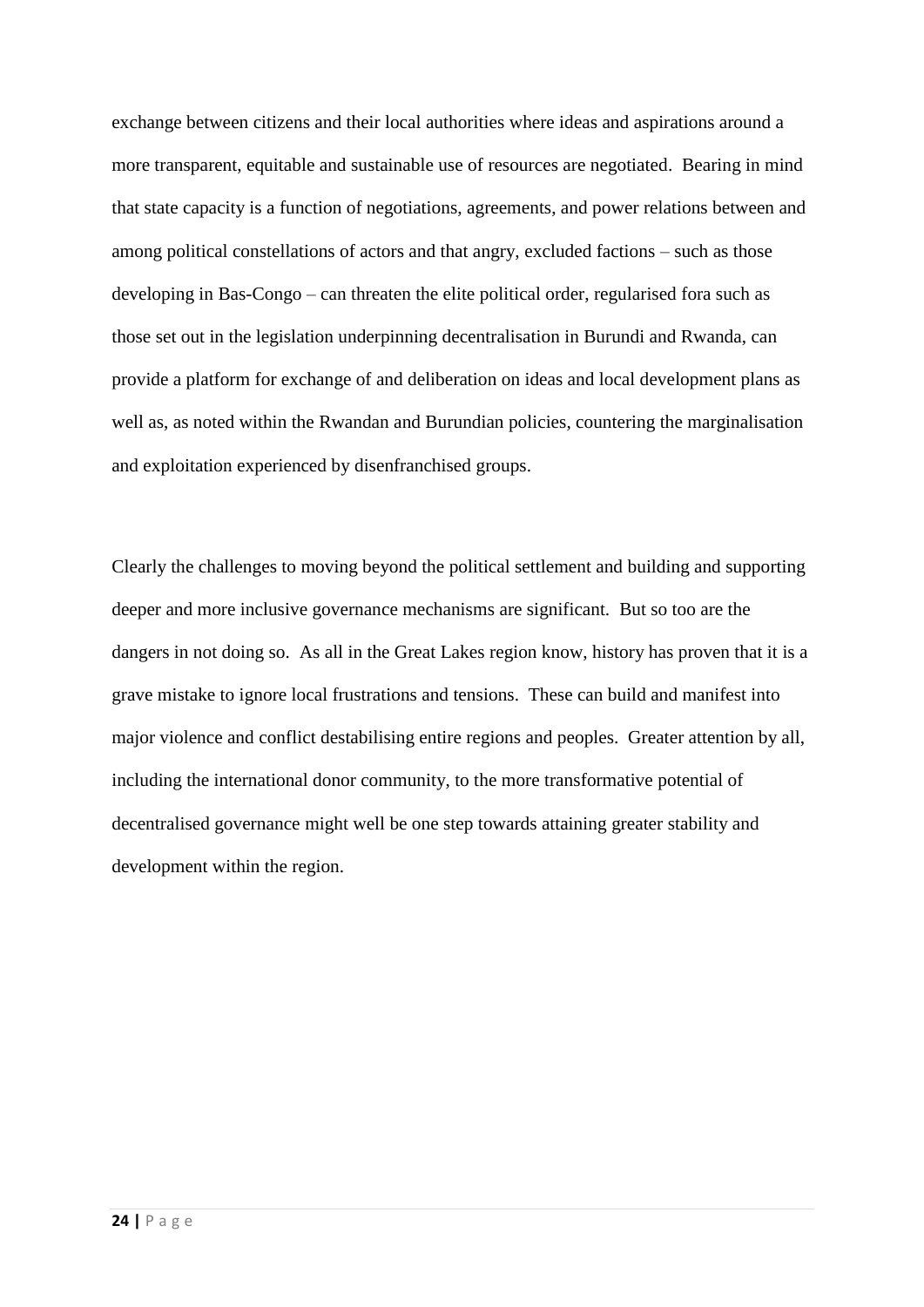## **Bibliography**

ADB 2009. *Regional Economic development in Bas Congo in the Context of Decentralisation in the Democratic Republic of Congo (DRC).* Country Operations Department Centre Region (ORCE): African Development Bank.

Autesserre S. 2010. *The Trouble with the Congo: Local Violence and the Failure of International Peacebuilding,* Cambridge University Press: Cambridge and New York.

Barrios C, Ahamed CS. 2010. Democracy promotion vs. state-building: decentralisation in the Democratic Republic of Congo, ECPR conference: Stockholm.

Brinkerhoff DW. 2011. State Fragility and Governance: Conflict Mitigation and Subnational Perspectives, *Development Policy Review* **29**(2): 131-153.

Cammack D, McLeod D, Menocal AR, Christiansen K. 2006 *Donors and the 'Fragile States' Agenda: A Survey of Current Thinking and Practice*. Overseas Development Institute: London.

Crawford G, Hartmann C. 2008. *Decentralisation in Africa: A Pathway out of Poverty and Conflict?.* Amsterdam University Press: Amsterdam.

Crook RC. 2003. Decentralisation and Poverty Reduction in Africa: The Politics of Local-Central Relations. *Public Administration and Development* **23**(1): 77-88.

Devas N, Delay S. 2006. Local Democracy and the Challenges of Decentralising the State. *Local Government Studies* **32**(5): 677-695.

DfID. 2006. *Eliminating World Poverty: Making Governance Work for the Poor: White Paper on International Development* Department for International Development: London.

EITI 2012. *Initiative pour la Transparence des Industries Extractives: RDC, Report 2010.*  Kinshasa, KPMG/CTB/GIZ.

Englebert P, Tull DM. 2008. Postconflict Reconstruction in Africa: Flawed Ideas about Failed States. *International Security* **32**(4): 106-139.

Englebert, P. 2012 Incertitude, Autonomie et Parasitisme: Les Entités Territoriales Décentralisées et l'État en République Démocratique du Congo. *Politiques Africaine* **125**: 169-188.

Eriksen SS. 2009. The Liberal Peace Is Neither: Peacebuilding, State building and the Reproduction of Conflict in the Democratic Republic of Congo, *International Peacekeeping* **16**(5): 652-666.

Europe Aid. 2007. *Supporting Decentralisation and Local Governance in Third Countries.*  Europe Aid Tools and Methods Series Reference Document No. 2. European Commission: Brussels.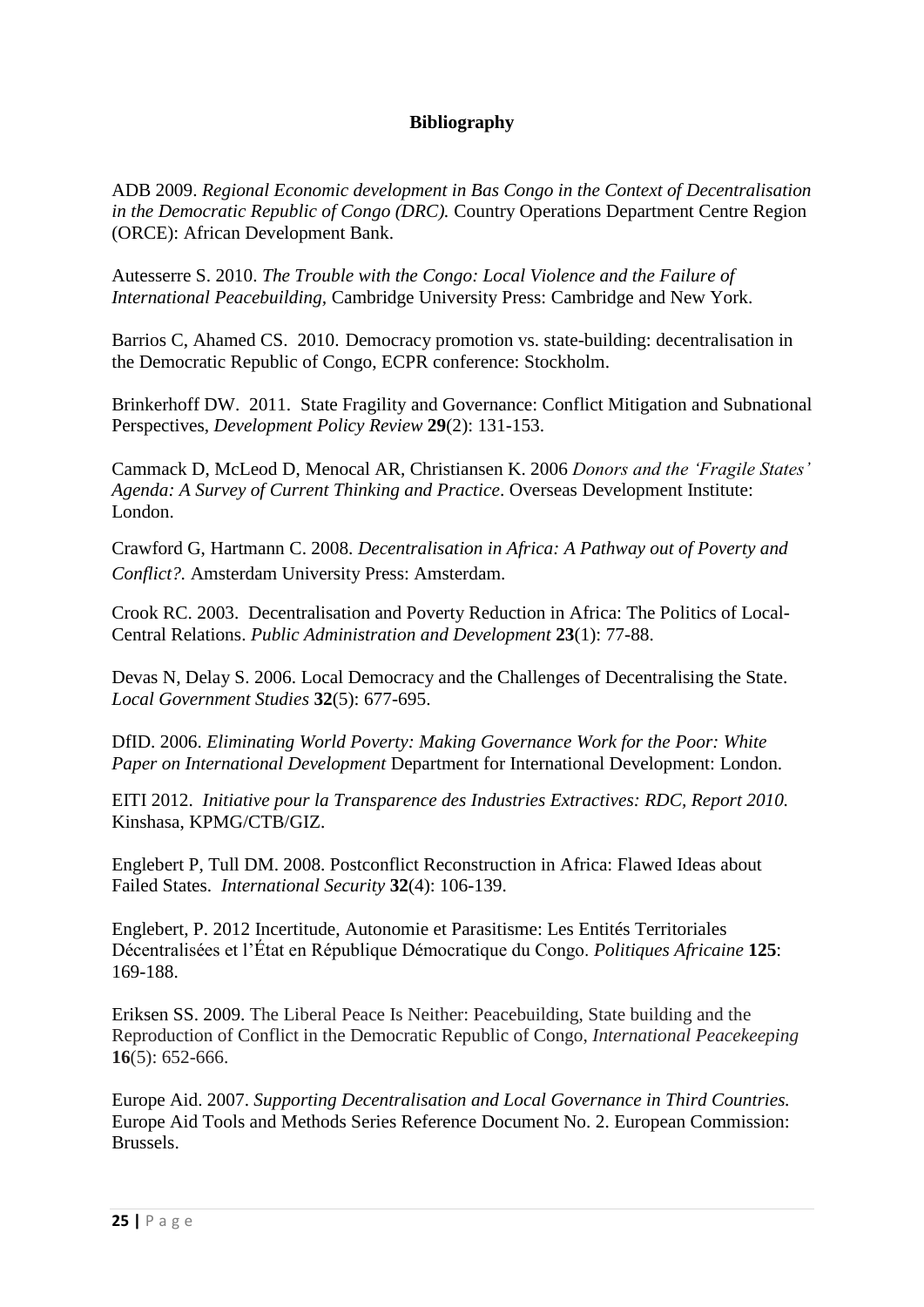GdeB. 2005. *Loi no. 1/016 du 20 avril 2005 portant organisation de l'administration communale.* Gouvernement de Burundi: Bujumbura.

GdeB. 2009. *Document de Politique Nationale de Décentralisation au Burundi.* Gouvernement de Burundi : Bujumbura.

GdeB. 2011. *Manuel de Procédures Administratives et Financières.* Gouvernement de Burundi: Bujumbura.

GoR. 2006. *Law No. 08/2006 of 24/02.2006 determining the organisation and functioning of the District.* Republic of Rwanda: Kigali.

GoR. 2005. *Law No. 29/2005 of 31/12/2005 determining local administration entities.*  Republic of Rwanda: Kigali.

GoR. 2001. *National Decentralisation Policy.* Republic of Rwanda: Kigali. GP. 2011. *Programme d'Actions Prioritaires (PAP) du Plan Quinquennal Provincial de Croissance et de l'Emploi 2011-2015.* Gouvernment Provincial: Province du Bas-Congo, RDC.

Hickey S. 2013. *Thinking about the politics of inclusive development: towards a relational approach*. ESID Working Paper No. 1; Effective State and Inclusive Development Project; Manchester University: Manchester.

International Crisis Group. 2012. *Black Gold in the Congo: Threat to Stability or Development Opportunity?.* International Crisis Group, Africa Report No. 188.

Kisangani EF. 2006. Legacies of the war economy in M. Nest, F. Grignon & E.F Kisangani, eds., *The Democratic Republic of the Congo: Economic dimensions of war and peace.* New York: International Peace Academy.

Kisangani EF. 2010. *Civil Wars in the Democratic Republic of the Congo: 1960-2010,* Lynne Rienner: Boulder, Colorado.

Lake DA, Rothchild D. 2005. Territorial decentralisation and civil war settlements. In *Sustainable peace: Power and democracy after civil wars.* Roeder PG, Rothchild D. (eds.)*.*  Cornell University Press: Ithaca, New York.

Larmer M, Laudati A, Clark JF. 2013. Neither war nor peace in the Democratic Republic of the Congo (DRC): profiting and coping amid violence and disorder. *Review of African Political Economy* **40**(135): 1-12.

Liégeois M. 2009. Acteurs et enjeux du processus de decentralisation. *Réforme au Congo: Attentes et désillusions.* Trefon T. (ed.). Harmattan: Paris.

Marriage Z. 2011. Divisive "Commonality": state and insecurity in the Democratic Republic of the Congo. *Third World Quarterly* **32**(10): 1891-1910.

Marysse SL. 2005. Decentralisation Issues in Post-Conflict Democratic Republic of the Congo. *l'Afrique des Grands Lacs Annuaire 2004/2005.*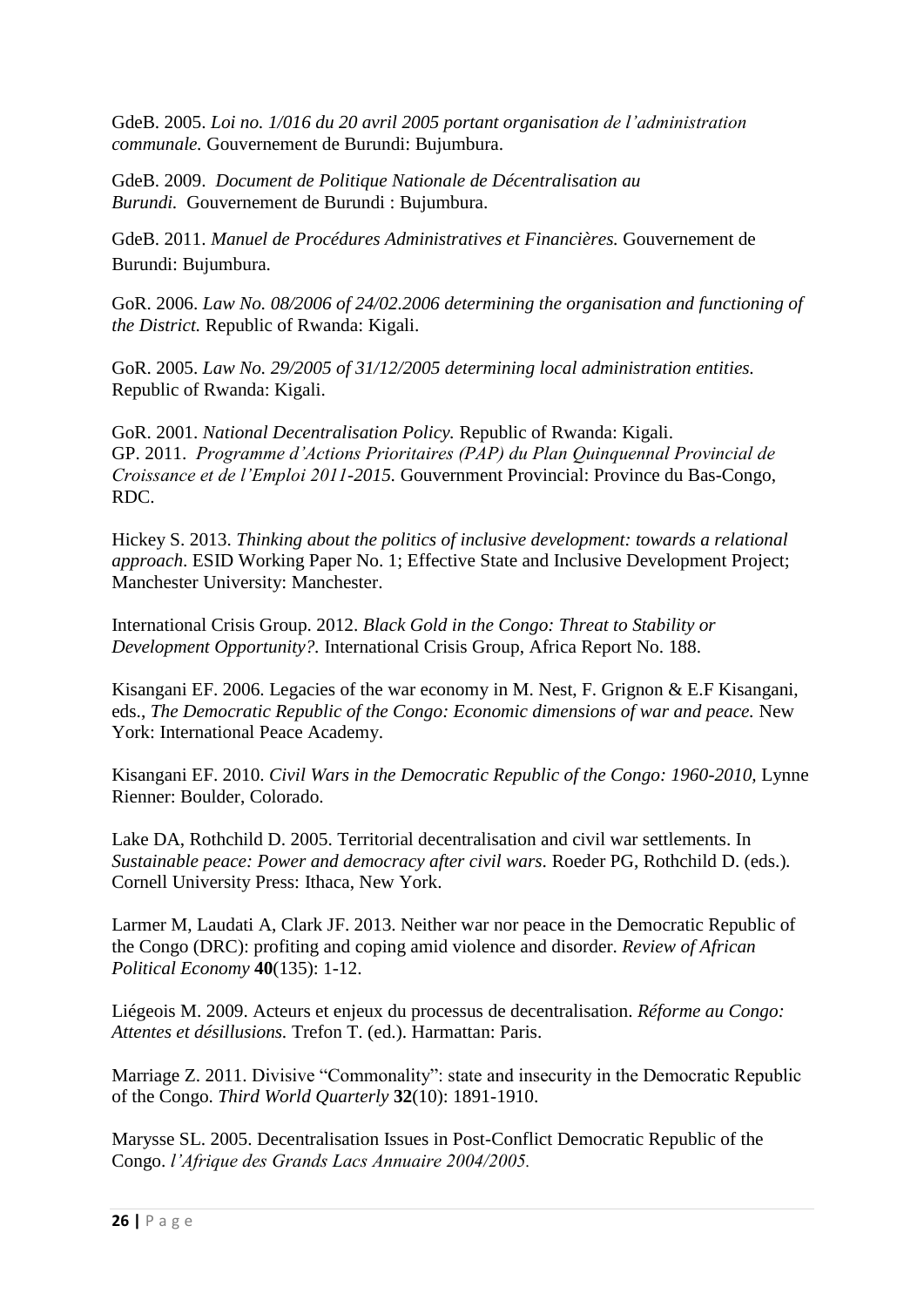Moshonas S. 2014. The Politics of Civil Service Reform in the Democratic Republic of the Congo. *Journal of Modern African Studies* **52**(2): 251-276.

Mouflet, Véronique. 2009. 'Le Bas-Congo, aux marges de l'agenda international, Angles morts sur les émeutes de 2008', *Afrique contemporaine*, 232 : 57-74.

Ngoma-Binda P, Otemikon Mandefu Yahisule J, Moswa Mombo, L. 2010. *République Démocratique du Congo: Démocratie et participation à la vie politique.* Open Society Initiative for Southern Africa (OSISA) : Johannesburg.

Prunier G. 2011. *From Genocide to Continental War: the 'Congolese' Conflict and the Crisis*  of Contemporary Africa.Hurst and Co.: London. (2<sup>nd</sup> ed.).

RDC. 2008. *Loi organique n° 08/016 du 07 octobre 2008 portant composition, organisation et fonctionnement des Entités Territoriales Décentralisées et leurs rapports avec l'Etat et les Provinces, Journal Officiel de la République Démocratique du Congo*. Cabinet du Président de la République : Kinshasa.

RDC. 2009. *Cadre Stratégique de la Mise en Oeuvre de la Décentralisation* (CSMOD). Ministère de la Décentralisation et Aménagement du Territoire : Kinshasa

Savy Sunda K, Mvubu N, Balomba M, Lukombo M, Mufuta D. 2011. *Rapport final de l´étude de base sur la vulnérabilité et les moyens alternatifs de survie des ménages et organisations paysannes,* Trócaire : Kinshasa.

Schou A, Haug M. 2005. *Decentralisation in conflict and post-conflict situations.* Working Paper 139. Norwegian Institute for Urban and Regional Research: Oslo.

Siegle J, O'Mahony P. 2008. Assessing the Merits of Decentralisation as a Conflict Mitigation Strategy. Paper prepared as part of USAID's study to the revision of the *Decentralisation and Democratic Local Governance Programming Handbook.* USAID: Washington.

Smoke P. 2003. Decentralisation in Africa: Goals, Dimensions, Myths and Challenges. *Public Administration and Development.* **23**(1): 7-16.

Thede N. 2009 Decentralization, Democracy and Human Rights: A Human Rights-based Analysis of the Impact of Local Democratic Reforms on Development. *Journal of Human Development,* **10**(1): 103-123.

Trefon T. 2013. Uncertainty and powerlessness in Congo 2012. *Review of African Political Economy.* **40**(135): 141-151.

Trefon T. 2011. *Congo Masquerade: The Political Culture of Aid Inefficiency and Reform Failure.* Zed Books: London and New York.

Trefon T. 2010. Administrative obstacles to reform in the Democratic Republic of the Congo. *International Review of Administrative Sciences.* **76**(4): 702-722.